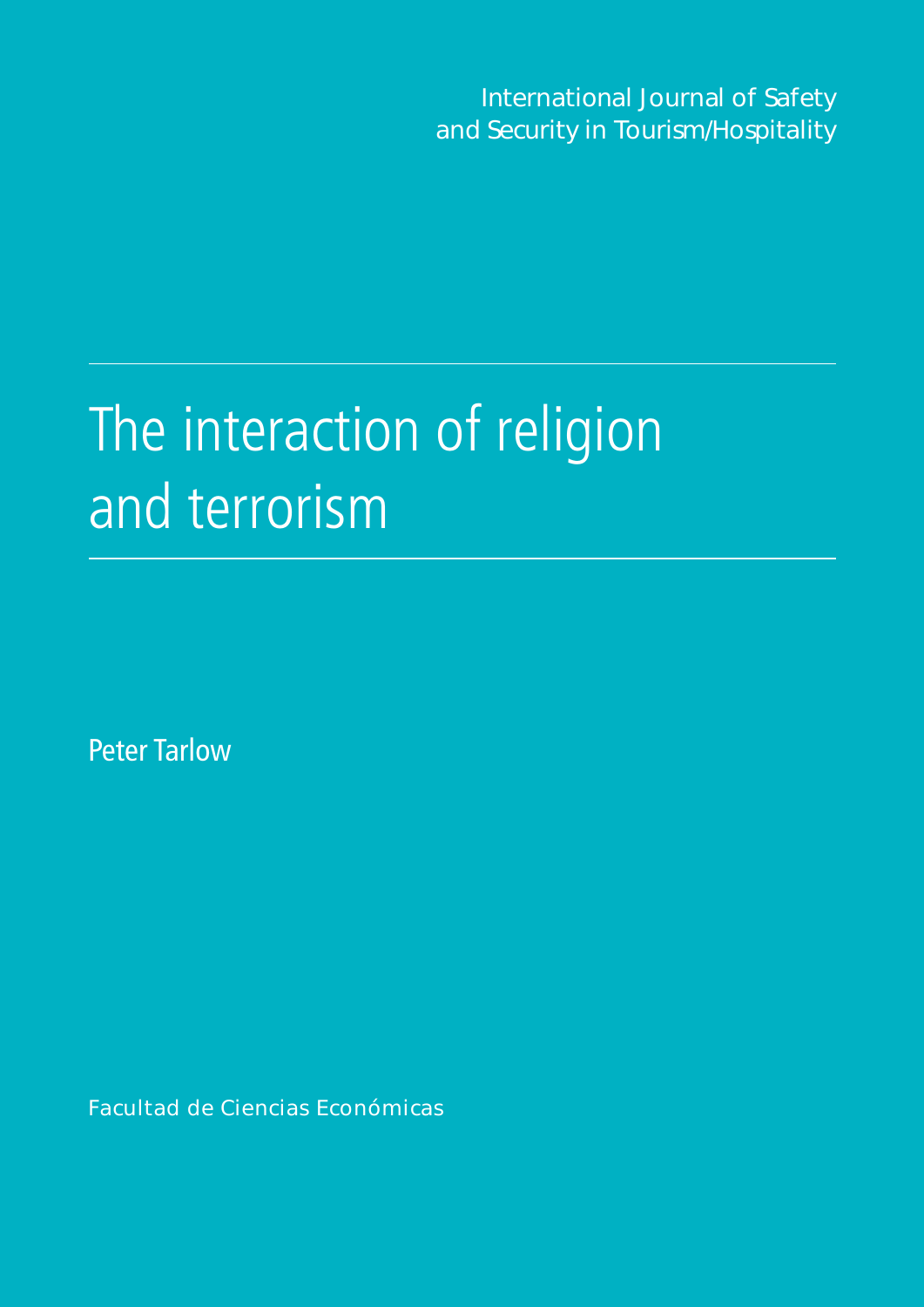# **THE INTERACTION OF RELIGION AND TERRORISM**

#### Peter Tarlow<sup>[1](#page-1-0)</sup>

#### **Abstract**

This article addresses the interfacing of religious ideology and terrorism. It examines religion as a form of political motivational ideology. The author asks if terrorism is caused by lack of economic or political opportunities, a theory often presented by both Western politicians and media or if terrorism is more ideological in nature or a mixture of the mundane with the ideological. The article asks next-world oriented religions may have a higher proclivity toward political violence. The article questions the validity of the use of the term religion for non-Christian and Muslim faiths and compares both eastern and western faith systems.

#### **Key Words: Religion, Terrorism, Tourism, Cosmologies.**

#### **Introduction**

At the time that I first wrote this essay-review, a terrorist attacked a police officer in France at the city's most important cultural location, the Louvre Museum (January 2017). The terrorist shouted out what has become an all too familiar cry, *Allah Akhbar* and once again set off an academic discussion regarding the relationship between religion and terrorism. The event also forced scholars to question if religious tourism has its own special issues with regard to terrorism. For example, if religion inspires terrorism then are those on pilgrimage more likely to suffer the consequences of an act of terrorism? On the opposite side of the coin, might religious tourists become so ideologically committed to a violence prone religious ideology that they perform acts of terrorism against other tourists? Is religion separate from other forms of ideology, and thus the pilgrim needs extra protection and/or perhaps observation? On the other side of the spectrum, the shootings that took place at a (United States) Republican Party baseball practice (June 14, 2017) have now been called "political terrorism". These shootings resulted in not only the perpetrator's death but also the sever wounding of Senate Republican Whip, Steve Scalise. Numerous commentators noted that the assailant's blind, almost fanatical hatred for

<span id="page-1-0"></span>i<br>I 1 Texas A&M University US. [ptarlow@tourismandmore.com](mailto:ptarlow@tourismandmore.com)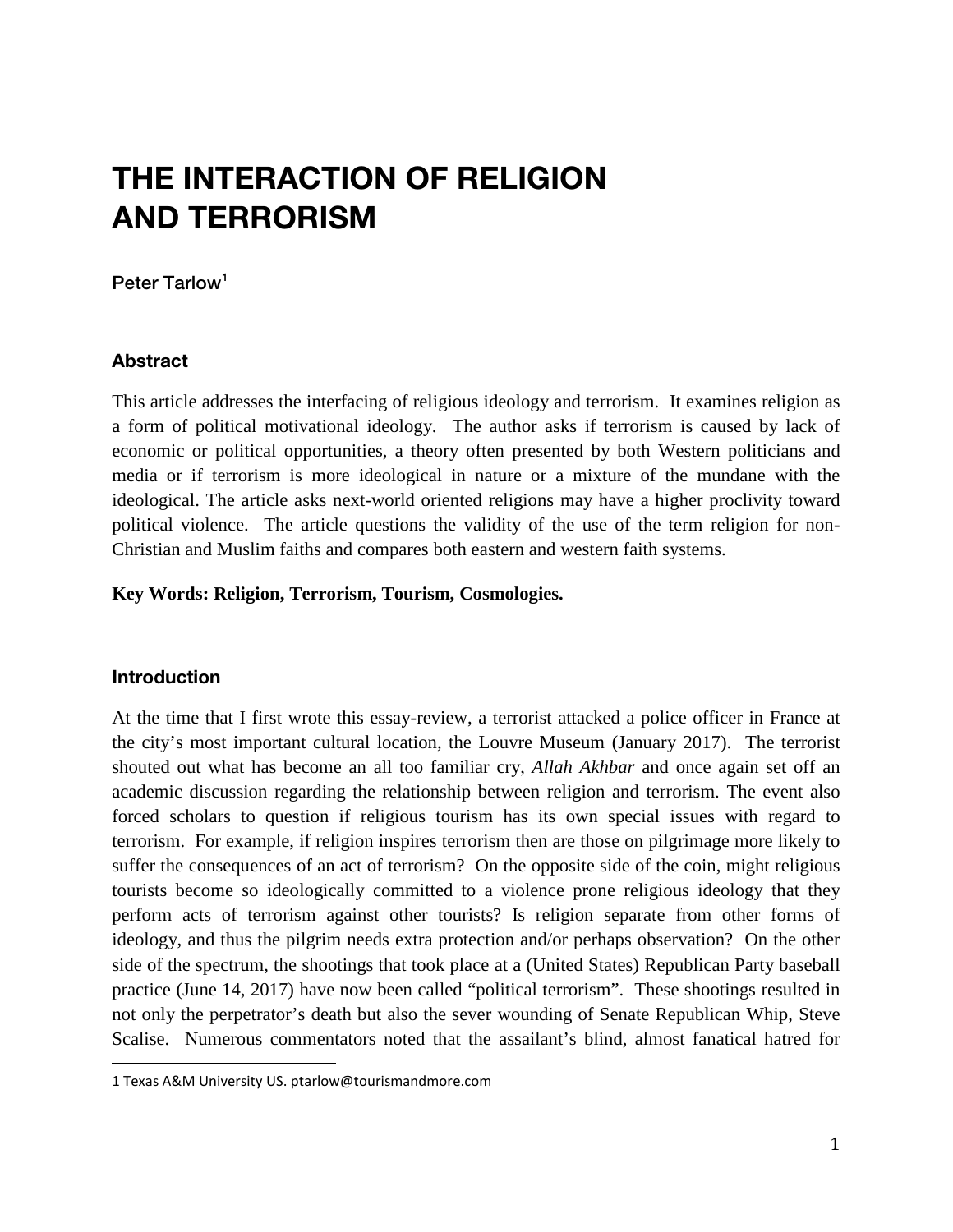diverse opinions has taken on a religious milieu, in which the shooter may have seen him as an actor in a new form of "passion play".

The attack on June 18, 2017, against Muslim worshipers at a London mosque once again underlies the fact that worshippers, be they visitors or locals, are usually unarmed and open to all sorts of acts of violence. Furthermore, the increase of travel has allowed pilgrimages to become a major part of tourism. Such religious travel as the Hajj to Mecca attracts millions of people. This formidable clustering of people means not only an increased potential for violence and acts of terrorism, but also presents huge health risks. For example the British Journal "The Economist" noted in 2013:

Has the advent of affordable high-speed transport made pilgrimage an even more hazardous business (for both the travellers themselves, and others) than ever? Perhaps certain dangers are growing more acute, such as the risk of epidemics spreading not only among pilgrims but in their home countries when they return. The annual Muslim pilgrimage or *haj* to Mecca attracts up to 3m people. In recent years there have been outbreaks of meningitis among the pilgrims, and last year there was a surge of worry after a Saudi national died from the shadowy coronavirus (sic) which can cause deadly pneumonia.<sup>[2](#page-2-0)</sup>

It then is against the background of terror that this text is written. The present essay is a theoretical analysis of the role of religion and ideology in acts of terrorism. It asks the question: Is terrorism a result of religious ideology? Is religion the statistical independent variable that results in the dependent variable of acts of terror? Finally, the essay examines the questions: what is religion and if there are certain religions that have a higher proclivity to influence acts of violence against those who do not accept its doctrines.

# *The Interaction of Religion and Terrorism*

Ask any Jerusalem police officer and he or she will be able to speak to you of the psychological phenomenon called Jerusalem syndrome. The (London, England) Telegraph wrote about Jerusalem syndrome the following:

An Irish schoolteacher who came to a Jerusalem hospital convinced she was about to give birth to the Baby Jesus when in fact she was not even pregnant.

A Canadian tourist who believed he was the Biblical strongman Sampson and

<span id="page-2-0"></span>I 2 The Economist[: http://www.economist.com/blogs/erasmus/2013/07/hazards-religious-travel:](http://www.economist.com/blogs/erasmus/2013/07/hazards-religious-travel) accessed June 19. 2017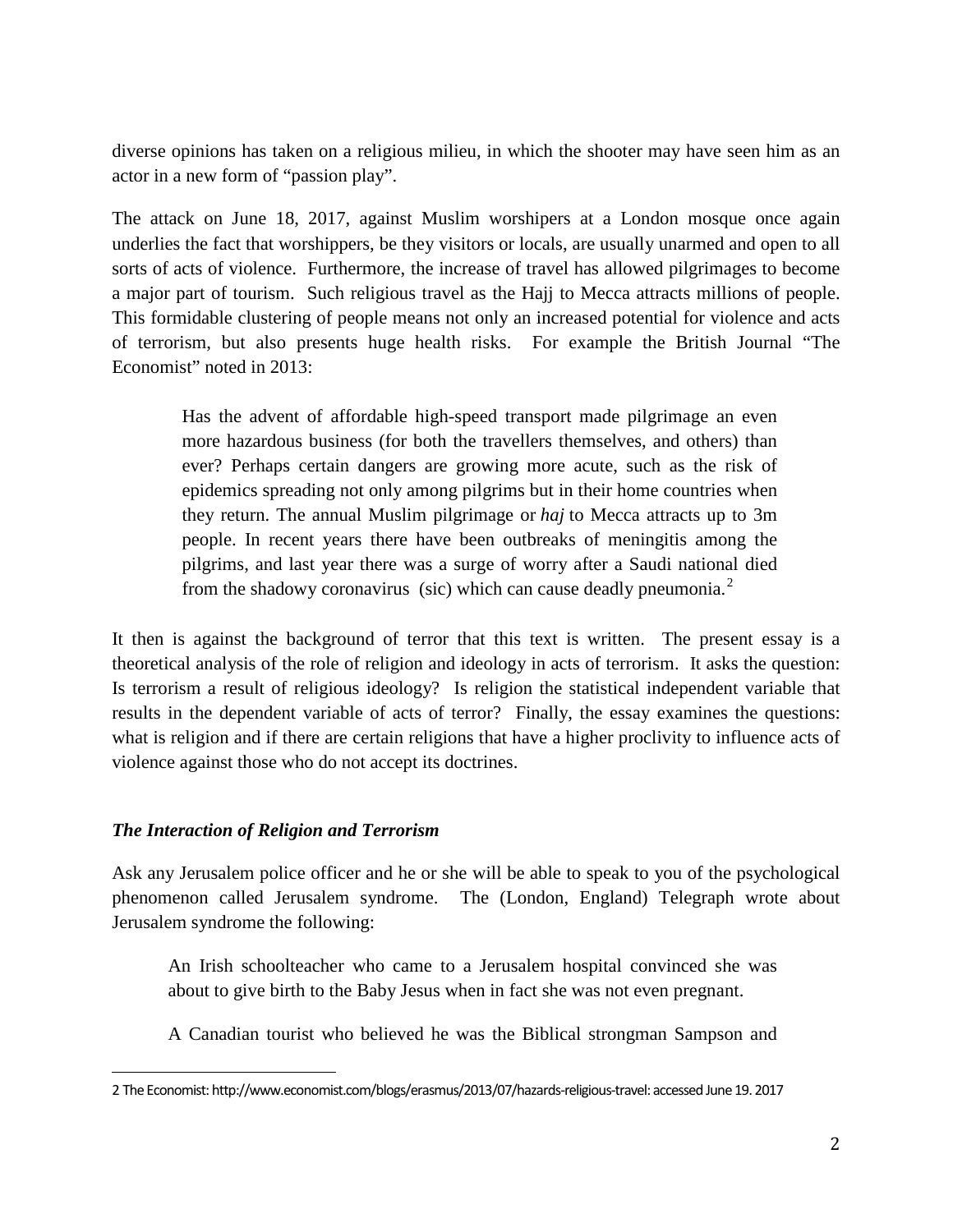tried to tear stone blocks out of the Wailing Wall.

An Austrian man who flew into a rage in his hotel kitchen when staff refused to prepare the the Last Supper for him.

These are just a few examples of what has come to be known as the Jerusalem Syndrome: a well-documented phenomenon where foreign visitors suffer psychotic delusions that they are figures from the Bible or harbingers of the End of Days.

Israel's health ministry records around 50 cases a year where a tourist's delusions are so strong that police or mental health professionals are forced to intervene. Many more incidents go undocumented on the streets of Jerusalem's Old City. $3$ 

Psychologists have collected hundreds of examples of the influence of this syndrome on people. At times the reaction can be harmless, at other times the syndrome can lead to tragedy and even death.

Jerusalem syndrome is an example of the power of religion over human behavior and emotions. Depending on how one chooses to define religion, religion has had both a positive and negative influence over human history. Sociologists ever since Max Weber's famous *The Protestant Ethic and the Spirit of Capitalism* have pondered the role of religion not only regarding a nation's sociological make-up but also its proclivity to economic failure or success. In a like manner, Karl Marx wrote extensively on the role of religion and its negative influence on the proletariat. Calling religion the opium of the people and Marx noted religion's seductive power.<sup>[4](#page-3-1)</sup>

Religion, however, has also caused great acts to occur, and it has acted as a social control mechanism for millions of people. There is an old rabbinic tale that teaches us that God gave us the "Ten Commandments" not for some great religious or philosophical reason but merely for one reason and one reason alone: we needed them! That is to say, human beings needed a social road map if societies were to exist.

In fact, we can argue that much of Hebrew Scripture, along with other religiously or socially inspired texts, is exactly that: a social road map that permitted the structuring of society. On the other hand, as Marx emphasized, religion has not always had a positive social effect. Human history has known countless wars based on religious creeds or fought against other

<span id="page-3-0"></span>i<br>I 3 The Telegraph, London, England, March 26, 2016: http://www.telegraph.co.uk/news/2016/03/26/jerusalemsyndrome-the-madness-that-grips-foreigners-on-the-stre/

<span id="page-3-1"></span><sup>4</sup> See introduction to Marx' essay: A Contribution to the Critique of Hegel's Philosophy of Right, published posthumously i[n Deutsch–Französische Jahrbücher,](https://en.wikipedia.org/wiki/Deutsch%E2%80%93Franz%C3%B6sische_Jahrb%C3%BCcher)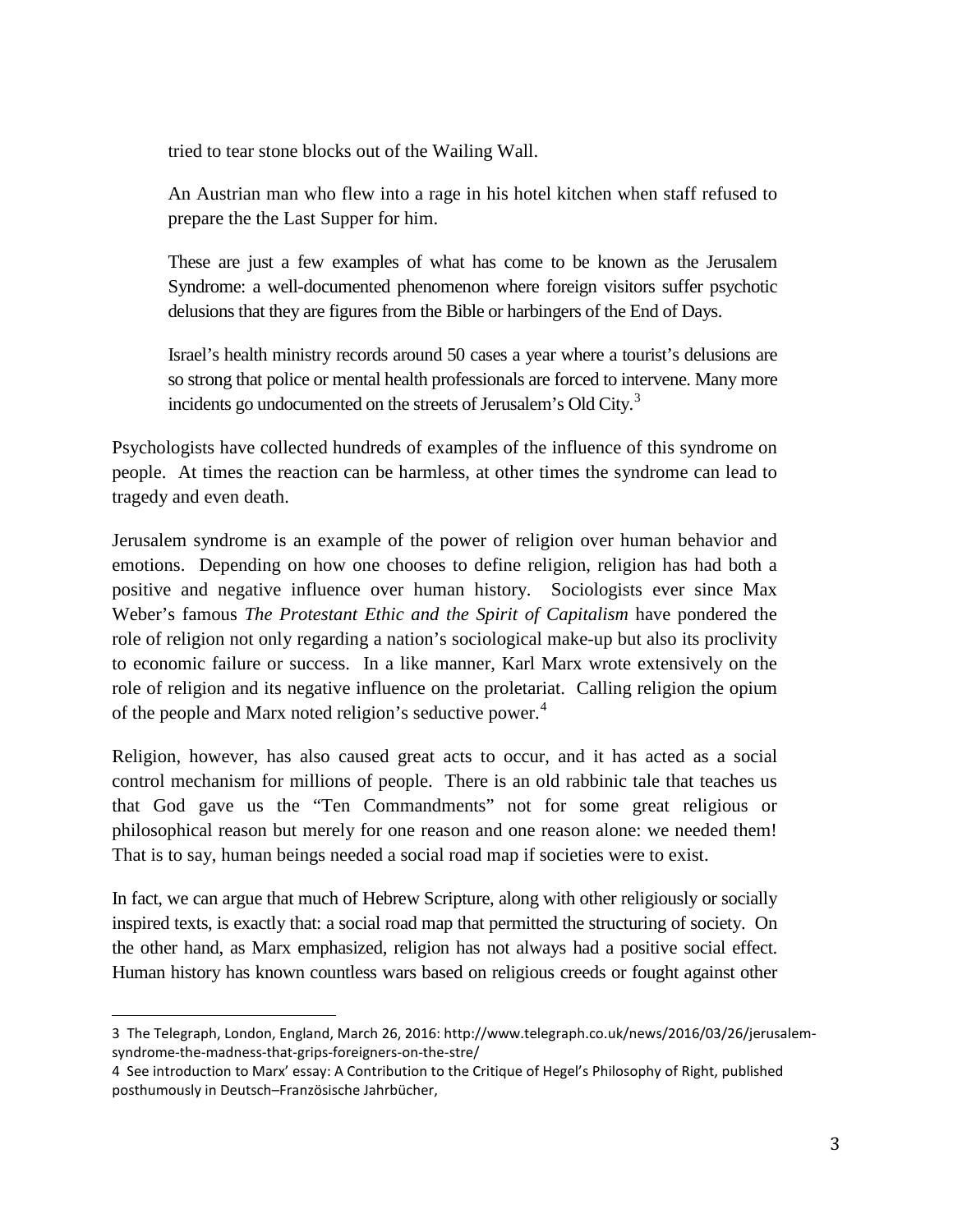religious beliefs. Religion then has been a motivating factor for both good and evil. For example, in speaking about the role of religion in European wars of conquest, George Friedman noted that "Portuguese exploration was a vast national enterprise. A great deal of money was staked on an unknown prize. The Portuguese were motivated by internal politics, international rivalry, religion, ideology, and the sheer glory of it."<sup>[5](#page-4-0)</sup> The table below lists some of the religious inspired conflicts during the twentieth/twenty-first century. It should be noted that not every conflict has a theological basis to it. Often religion is not, as it is understood in the West, merely a set of theological premises, but rather the carrier of cultural, ethnic, and economic, political, and ideological concepts. In this essay these concepts are called: "miranda" and "credenda". [6](#page-4-1)

| Country                   | Religions involved                               |  |
|---------------------------|--------------------------------------------------|--|
| Afghanistan               | Extreme, radical Fundamentalist Muslim terrorist |  |
|                           | groups & non-Muslims                             |  |
| Bosnia                    | Serbian Orthodox Christians, Roman Catholic),    |  |
|                           | <b>Muslims</b>                                   |  |
| Côte d'Ivoire             | Muslims, Indigenous, Christian                   |  |
| Cyprus                    | <b>Christians &amp; Muslims</b>                  |  |
| <b>East Timor</b>         | <b>Christians &amp; Muslims</b>                  |  |
| India                     | Animists, Christians, Hindus, Muslims & Sikhs    |  |
| Indonesia, Maluku Islands | <b>Christians &amp; Muslims</b>                  |  |
| Iraq                      | Kurds, Shiite Muslims, Sunni Muslims, Yazid      |  |
| Kosovo                    | Serbian Orthodox Christians & Muslims            |  |
| Kurdistan                 | Primarily Alevis, Muslim, with Christian, Jews,  |  |
|                           | Yarsan, and Yazidis                              |  |
| Macedonia                 | Macedonian Orthodox Christians & Muslims         |  |
| Gaza                      | Jews, Muslims, & Christians                      |  |
| Myanmar (formerly Burma)  | <b>Buddhist &amp; Muslims</b>                    |  |
| Nigeria                   | Christians, Animists, & Muslims                  |  |
| Northern Ireland          | Protestants, Catholics                           |  |
| Philippines               | Christians & Muslims                             |  |
| Somalia                   | Wahhabi and Sufi Muslims                         |  |
| South Africa              | Animists & "Witches"                             |  |
| Sri Lanka                 | <b>Buddhists &amp; Hindus</b>                    |  |
| Sudan                     | Animists, Christians & Muslims                   |  |
| Thailand                  | <b>Buddhists &amp; Muslims</b>                   |  |
| Tibet                     | <b>Buddhists &amp; Communists</b>                |  |
| Uganda                    | Animists, Christians, & Muslims                  |  |
|                           |                                                  |  |

**Table 3.1** – Main religions by Country

<span id="page-4-0"></span>I 5 Friedman, page 25

<span id="page-4-1"></span><sup>6</sup> Miranda is defined as the seen manifestation of a political belief. The actual belief is the credenda.

<span id="page-4-2"></span><sup>7</sup> http://www.religioustolerance.org/curr\_war.htm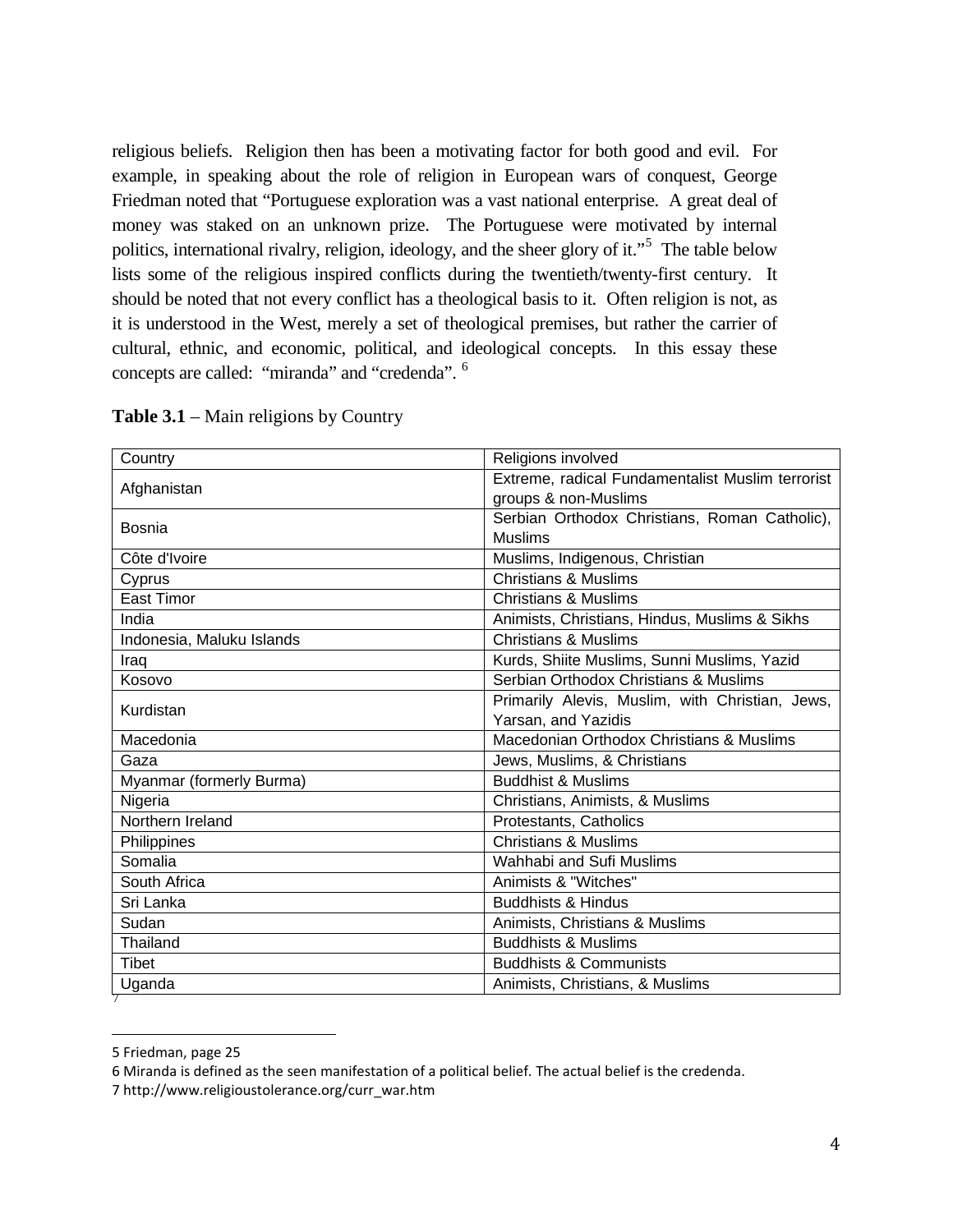We should also note that the chart above views communism as a non God-centered religion.

Scholars have long sought to answer if these "religious" battles are truly theological in nature or does religion act as the cover for political, economic, or other factors? We need then to ask the question: does religion act as a root cause (an independent variable) or is it nothing more than a pretext to motivate the masses to fight? Does religion act as a mere cover hiding a conflict's real roots causes? Is religion an inspiration that creates an ideological underpinning for the warring parties or a way to hide real issues?

Before we can enter into the question of religions influence on acts of terrorism, several other and perhaps deeper questions needs to be asked:

- Is terrorism related to religious ideologies?
- Is there a relationship between economic issues and religion? Are the Marxists correct when they argue that religion deadens the mind and in so doing permitting the political elites to manipulate vast populations?
- What other factors play a part in inspiring acts of terrorism?

In his book on athletics and security, Tarlow has noted that: "terrorism, like any social disease, is not monolithic, but has multiple mutations. These strains of terrorism will have commonalities and also demonstrate differences<sup>3[8](#page-5-0)</sup> Thus, we cannot answer the above questions until we consider both the religious and non religious reasons that motivate people to sacrifice their lives and the lives of the innocent in acts of terrorism.

# *Non-religious facts that may function as root causes for terrorism*

An even cursory examination of the literature demonstrates that there is wide scholarly disagreement regarding religion as a root cause of terrorism. In fact, both politicians and members of the "chattering" classes such as political pundits, economists and academics either have or tend to blame other phenomenon as root causes of terrorism. For example, in an article published in the Huffington Post (a left of center publication) Steve Mariotti writes: "We blame religion and ignore the economic underpinnings of terrorism at our peril. We can fight back with entrepreneurship education, and initiatives that will encourage a worldwide entrepreneurial eco-

<span id="page-5-0"></span>I 8 Tarlow, p. 109, Sports Travel Security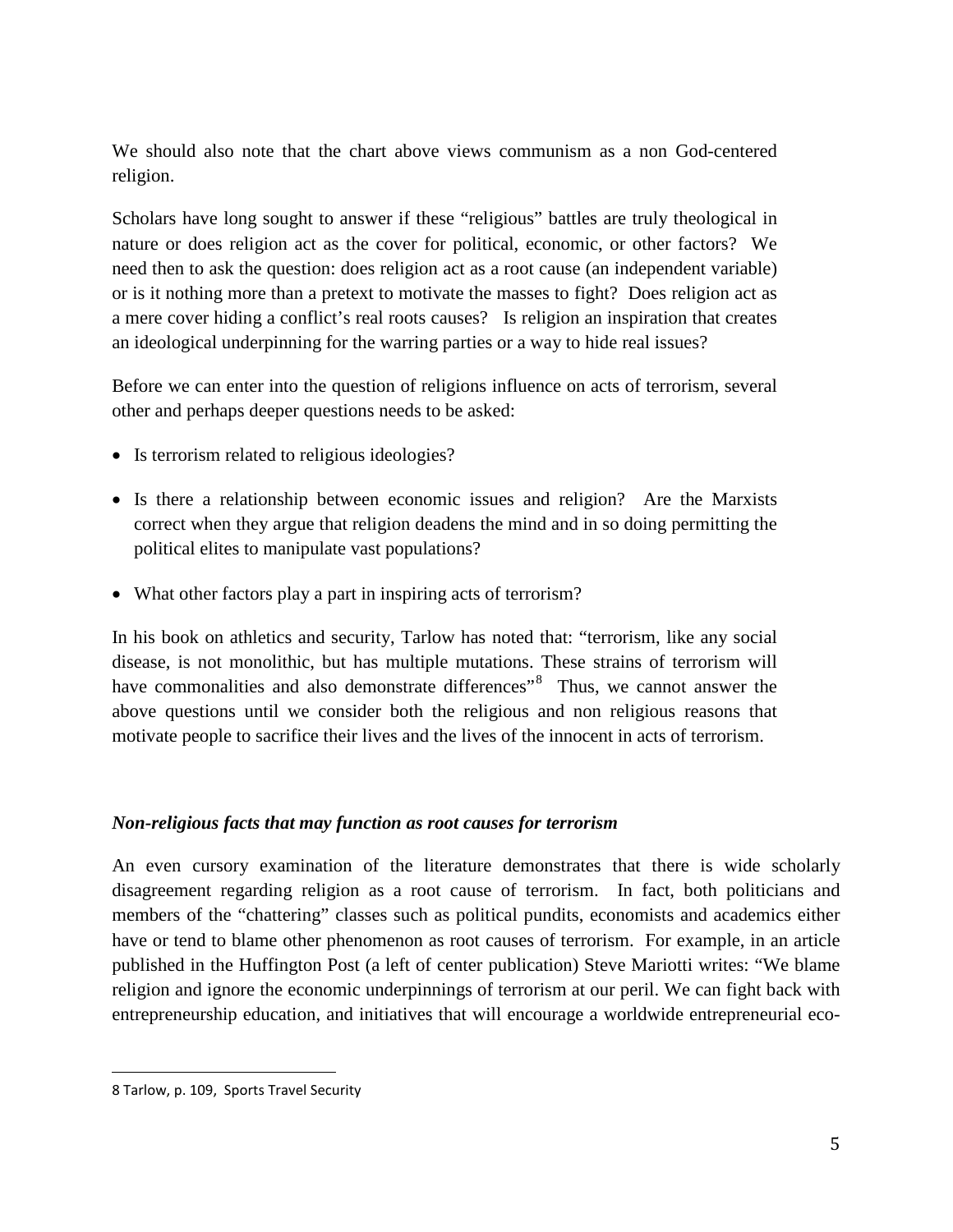system to take root, instead of poisonous ideologies."<sup>[9](#page-6-0)</sup> Ahmed Sheikh Mohammed writing in the Kenyan publication, the *Sahan Journal* goes one step further and notes that terrorism root causes are multiple. He states that: "In short, a mix of ignorance, poverty, oppression, repression, exclusion, marginalization  $10$  and occupation explain the phenomenon of terrorism." From his perspective, and he is principally addressing Islamic terrorism, there is no one factor but a combination of factors that lead to frustrations that manifest themselves in acts of terrorism.

Many scholars and political analysts take the position that terrorism is a result of a lack of economic opportunity. For example, Sultan Mehmood demonstrates this belief, and held by many politicians (and therefore promulgated by the media) when he writes in the journal *Dawn* that: "Linking unemployment with crime and explaining optimal punishment designs had won Gary Becker the Nobel Prize in economics. He showed that criminals "rationally" decide to perpetrate crimes given the probability of getting caught and the severity of possible punishment. He further found that high unemployment and poverty rates are related closely to higher crime rates."

Mehood then goes onto show how politicians may link terrorism to lack of economic opportunity continuing by saying: "Hence, in a study of terrorism it was natural to study whether a high degree of impoverishment increased terrorism levels. Many world leaders and academics have shared this belief. Thus, former US president George Bush argued: "We fight against poverty because hope is an answer to terror."<sup>11</sup> Bush was a strong proponent that poverty, lack of education and a lack of hope translated into young men and women becoming terrorists.

In an article published by Alan B. Krueger and Jitka Maleckova soon after the September 11 attacks in the *New Republic*, the authors quote Bush as saying: "We fight against poverty," President George W. Bush has declared, "because hope is an answer to terror." The authors however disagree and state that:" ... a careful review of the evidence provides little reason for optimism that a reduction in poverty or an increase in educational attainment would, by themselves, meaningfully reduce international terrorism. Any connection between poverty, education, and terrorism is indirect, complicated, and probably quite weak. Instead of viewing terrorism as a direct response to low market opportunities or lack of education, we suggest it is more accurately viewed as a response to political conditions and long-standing feelings of

<span id="page-6-0"></span>i<br>I 9 Huffington Post, May 23, 2016: [http://www.huffingtonpost.com/steve-mariotti/a-root-cause-of](http://www.huffingtonpost.com/steve-mariotti/a-root-cause-of-terrorism_b_10063938.html)[terrorism\\_b\\_10063938.html](http://www.huffingtonpost.com/steve-mariotti/a-root-cause-of-terrorism_b_10063938.html) accessed on January 27, 2017.

<span id="page-6-2"></span><span id="page-6-1"></span><sup>10</sup><http://sahanjournal.com/root-causes-terrorism-solutions/#.WItpIrGZP1w> Accessed on January 27, 2017 11 Sultan Mehmood: The Roots of Terrorism, Mary 3, 2016: [http://www.dawn.com/news/796177.](http://www.dawn.com/news/796177) Accessed on January 27, 2017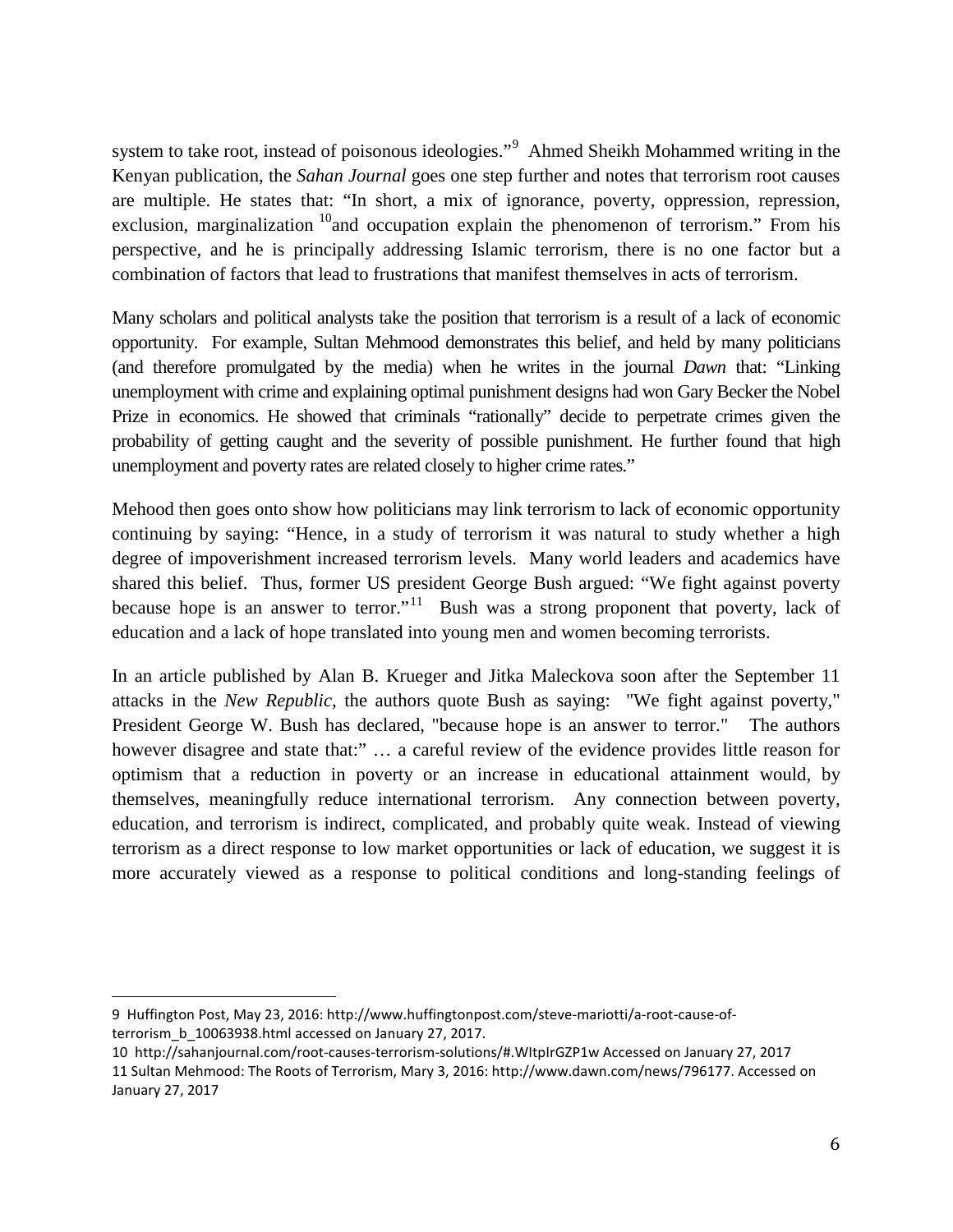indignity and frustration (perceived or real) that have little to do with economics." $^{12}$  $^{12}$  $^{12}$ 

We see another example of politicians tying economics to acts of terrorism in the words of Representative Dick Gephardt (United States House of Representatives) who in 2004 was a candidate (unsuccessful) for the Democratic United States presidential nomination. In a news item published by CNN Gephardt criticizes the then President George Bush ('43) economic fight against terrorism. Gephardt does not question the economic component of Bush's strategy but rather its implementation stating: "We must work to prevent them from emerging in the first place," he said. "My vision is one in which America takes the lead in building, strengthening and expanding a community of like-minded nations (and) push to the periphery and eventually eliminate the destructive forces that strive on instability," he said. "That begins with a stronger, more vibrant United States economy." Gephardt also stressed that he was in favor of "free and fair trade policies that raise standards so that everyone does better."

Although the Obama administration took what at first appeared to be a more nuanced view in regards to the causes of terrorism, a closer examination demonstrates the then president's linkage of poverty (economics) to terrorism. Although it would appear that during the Obama administration, there was an understanding that there was not one singular cause of terrorism, statements such as the following and uttered at the White House's Countering Violent Extremism Summit: "We do have to address the grievances that terrorists exploit, including economic grievance," may lead to the opposite conclusion. On the other hand, President Barack Obama, nevertheless, stated in a televised [statement](http://www.whitehouse.gov/the-press-office/2015/02/18/remarks-president-closing-summit-countering-violent-extremism) at the Summit. "Poverty alone does not cause a person to become a terrorist, any more than poverty alone causes somebody to become a criminal."<sup>[13](#page-7-1)</sup> Obama's statement would lead us to believe that his administration saw multiple roots causes, but then the president returned to the them of economics and terrorism when he stated at the same conference: "Terrorist groups are all too happy to step into a void. They offer salaries to their foot soldiers so they can support their families. Sometimes they offer social services—schools, health clinics—to do what local governments cannot or will not do," Obama added. "So if we're going to prevent people from being susceptible to the false promises of extremism, then the international community has to offer something better."<sup>[14](#page-7-2)</sup>

The idea that lack of economic opportunity leads to terrorism is expanded into the concept that an unfair distribution of wealth leads to terrorism. To some extent this is a modern updated version of classical Marxism. For example, the United States television network, CNN, reports

<span id="page-7-0"></span>i<br>I 12 Alan Kreuger and Jitka Maleckova, in the June 22, 2002 edition of the New Republic: "The economics and education of suicide bombers[" https://newrepublic.com/article/91841/does-poverty-cause-terrorism,](https://newrepublic.com/article/91841/does-poverty-cause-terrorism) Accessed on January 28, 2017

<span id="page-7-2"></span><span id="page-7-1"></span><sup>13</sup> What the Real Root Cause of Terrorism: Poverty or Anger, Feb 19, 2025. [https://thinkprogress.org/whats-the](https://thinkprogress.org/whats-the-real-root-cause-of-terrorism-poverty-or-anger-d9d3f53324c5#.dxm5t2vc5)[real-root-cause-of-terrorism-poverty-or-anger-d9d3f53324c5#.dxm5t2vc5,](https://thinkprogress.org/whats-the-real-root-cause-of-terrorism-poverty-or-anger-d9d3f53324c5#.dxm5t2vc5) accessed on January 28, 2017 14 Ibid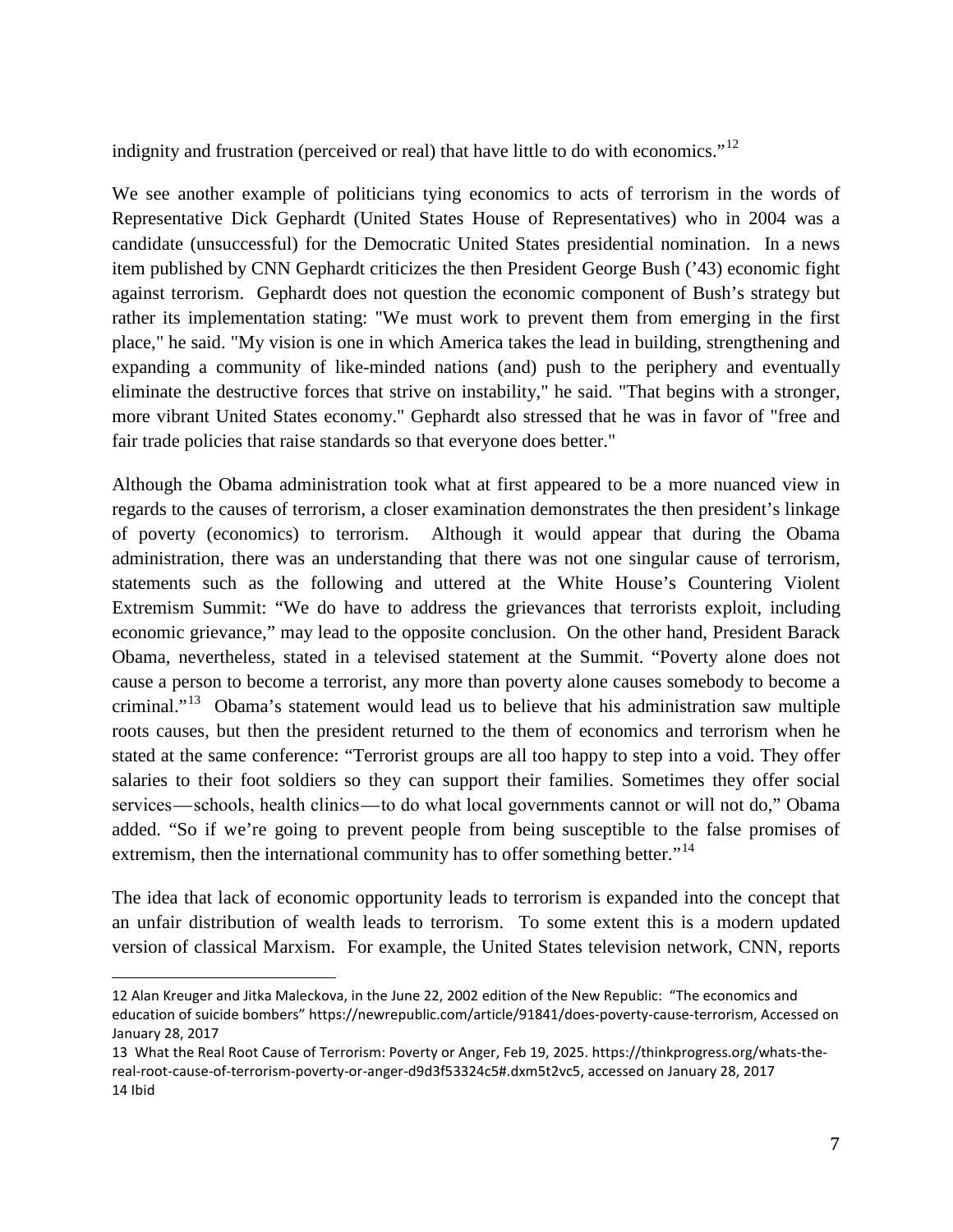that: "In a controversial [op-ed](http://piketty.blog.lemonde.fr/2015/11/24/clamping-down-with-law-and-order-will-not-be-enough/) published recently by French newspaper Le Monde, (Thomas) Piketty argues that terrorism is an extreme version of a peasants' revolt. All the oil money in the Middle East is concentrated in the hands of a few rich people in a few wealthy countries." Piketty then expands on this argument by stating that: "One thing is obvious: Terrorism thrives on the inequality in the Middle East which is a powder keg we have largely contributed to creating," wrote Piketty, who is best known for his 2013 best selling book chronicling the explosion of inequality in the U.S. and Europe."<sup>15</sup> That same theoretical perspective is noted by Tarlow and Muehsam when they write about the Marxist perspective on crime (and perhaps terrorism): "Due to society's misdistribution of wealth, crime is an outgrowth of bourgeois greed and the mimicking of that greed by those in the lower classes…Under such a scenario, it is not the underclass which is committing the crime, but rather due to the class' suffering from economic exploitation and social frustration crime occurs as an almost "Robin Hood" societal correction factor" <sup>16</sup> It should be noted that the above quote is not one with which Tarlow agrees. In fact, Tarlow disagrees with this economic theory that poverty produces terrorism and as such he writes: "Terrorism is a form of war. Its goal is to destroy economies through random death and panic. Terrorism rarely occurs because of poverty or even as a result of social frustration. Were poverty and social frustration the causes of terrorism then it would occur wherever these social ills are located"<sup>[17](#page-8-2)</sup>

James Kirchick underlines this rejection of the theory of victimhood by citing studies conducted on Muslim immigrant assimilation into Great Britain and other European nations. Kirchick states: "When it comes to questions of basic values, there exists a broad divergence in Muslim and non-Muslim European public opinion. A poll conducted ten years after the Mohammed cartoon controversy reported that 91 percent of Danish Muslims still believe that it was wrong to publish the cartoons.." [18](#page-8-3) He further cites a study conduced in Germany that stated: "Also education does not seem to have any effect on the attenuation of their (Muslim identity) and job qualifications as well as living in neighborhoods with low unemployment rate)s) seem to accentuate rather than moderate the identify formation of Muslims" [19](#page-8-4)

In October 2015 the White House held a summit on countering terrorism and accepted the: "the lack of economic opportunity" hypothesis as a root cause of terrorism. Despite the rhetoric expressed not every one present agreed with the hypothesis that poverty leads to terrorism. For example, Keith Proctor, the Mercy Corps policy researcher who was also at the White House conference disagreed with the former president and stated: "Contrary to the assumption that idle

<span id="page-8-0"></span>i<br>I 15 Piketty, December 3, 2015: [http://money.cnn.com/2015/12/03/news/economy/isis-money-thomas-piketty/,](http://money.cnn.com/2015/12/03/news/economy/isis-money-thomas-piketty/) Accessed on January 27, 2017

<span id="page-8-1"></span><sup>16</sup> Tarlow, Muehsam, In Tourism, Crime, and International Security Issues, p. 14

<span id="page-8-2"></span><sup>17</sup> Tarlow, p.82 in Tourism in Turbulent Times

<span id="page-8-3"></span><sup>18</sup> Kirchick, p. 116

<span id="page-8-4"></span><sup>19</sup> Ibid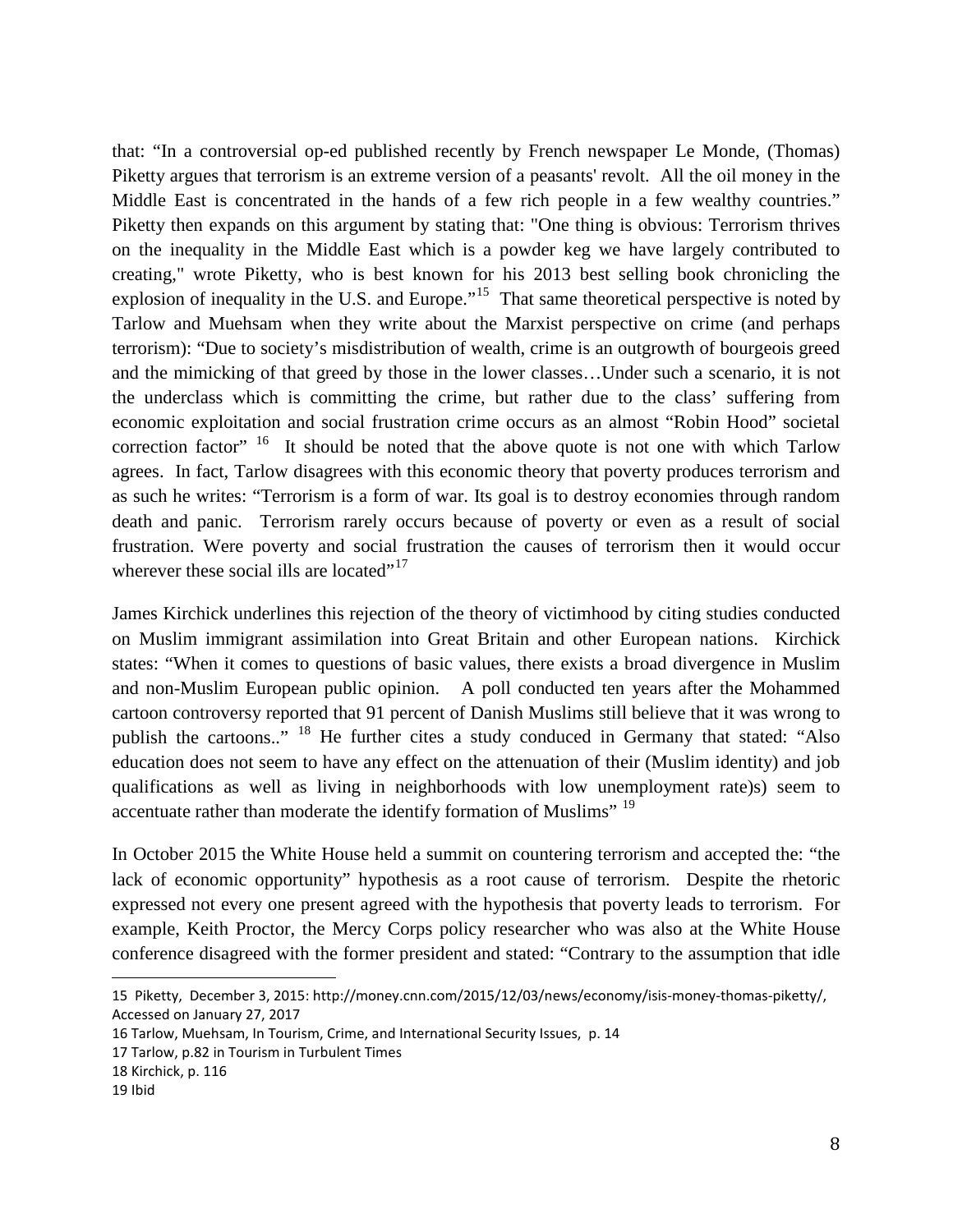youth who aren't able to make a licit living are fodder for these [extremist] groups, what we're finding is that it's really about the social situations that they're facing,"<sup>[20](#page-9-0)</sup> Proctor then went on to list a person's having experienced other social phenomenon such as: injustice, discrimination, marginalization, corruption, or physical violence. He also noted that some terrorists had been subjected to police brutality or having seen a close family member murdered. He quoted a young man whom Proctor's group had interviewed and who stated: "I did not join the Taliban because I was poor," a 23-year-old former militant fighter told Mercy Corps researchers. "I joined because I was angry."<sup>[21](#page-9-1)</sup>

Other writers have provided a potpourri of reasons for terrorism. For example, Dr. Amy Zalman sees terrorism first and foremost as a political issue. Zalman writes:

"All terrorist acts are motivated by two things:

- Social and political injustice: People choose terrorism when they are trying to right what they perceive to be a social or political or historical wrong—when they have been stripped of their land or rights, or denied these.
- The belief that violence or its threat will be effective, and usher in change. Another way of saying this is: the belief that violent means justify the ends. Many terrorists in history said sincerely that they chose violence after long deliberation, because they felt they had no choice." $^{22}$  $^{22}$  $^{22}$

For example, the so-called Israeli settlements in areas called by some the "West Bank" and by others by this area's Biblical names of "Judea and Samaria" are often cited as a cause of Palestinian frustration leading to terrorism. Thus, the media reported that Secretary of State John Kerry (during the last years of the Obama administration) stated: A "massive increase in settlements" built by Israel in recent years has led to the "frustration" and "violence" now stoking its decades-old conflict with the Palestinians, US Secretary of State John Kerry said at Harvard University on Tuesday night.<sup>[23](#page-9-3)</sup> Kerry does not explain why the same is not true for other parts of the world. His belief then is that were the Palestinians to receive all of the territory prior to the 1967 war, then terrorism would cease. Kerry does not explain why there was terrorism prior

<span id="page-9-0"></span>i<br>I 20 Beenish Ahmed, What's The Real Cause of Terrorism: Poverty or Anger, Feb. 2015:

[https://thinkprogress.org/whats-the-real-root-cause-of-terrorism-poverty-or-anger-d9d3f53324c5#.dxm5t2vc5,](https://thinkprogress.org/whats-the-real-root-cause-of-terrorism-poverty-or-anger-d9d3f53324c5#.dxm5t2vc5)  Accessed on January 28, 2017

<span id="page-9-1"></span><sup>21</sup> Ibid

<span id="page-9-2"></span><sup>22</sup> Amy Zalman: The Causes of Terrorism: September 30, 2016)

[http://terrorism.about.com/od/causes/a/causes\\_terror.htm,](http://terrorism.about.com/od/causes/a/causes_terror.htm) accessed on September 27, 2017

<span id="page-9-3"></span><sup>23</sup> Jerusalem Post: "Kerry links Wave of Terrorism tin Israel to settlement activity" Oct 14, 2015:

[http://www.jpost.com/Israel-News/Politics-And-Diplomacy/Kerry-to-visit-Israel-amid-crisis-423892,](http://www.jpost.com/Israel-News/Politics-And-Diplomacy/Kerry-to-visit-Israel-amid-crisis-423892) accessed on January 27, 2017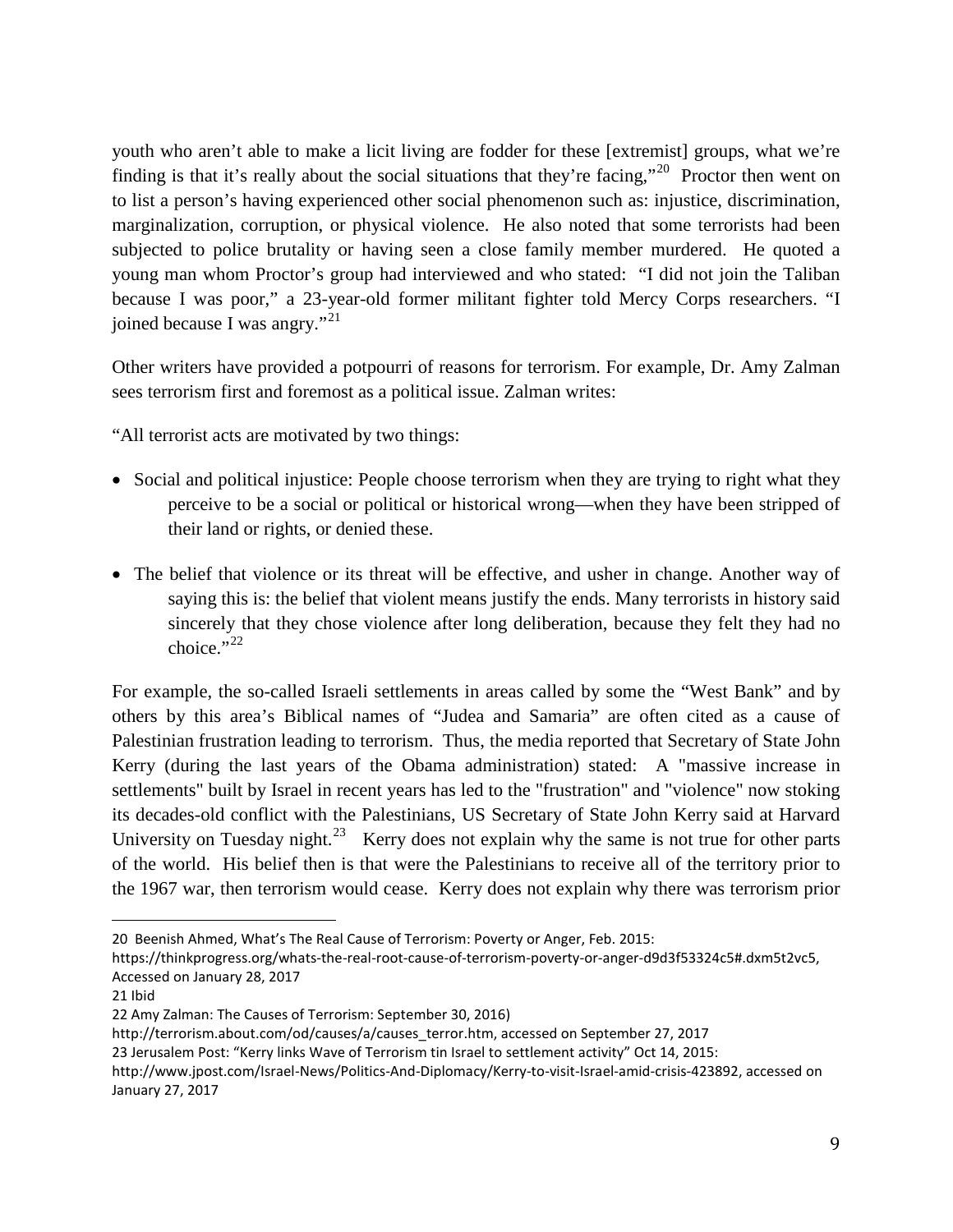to 1967 or why Gaza exports terrorism despite Israel's total withdrawal. Writers such as Jeffrey Goldberg refute Kerry's notion. Writing in the (US journal) *The Atlantic*, Goldberg states: "For those who believe not only in the necessity, but in the practical possibility, of an equitable twostate solution to the Israeli-Palestinian conflict—and in particular, for those who believe that the post-1967 settlement project is the root cause of the conflict—recent events have been sobering." Goldberg then focusing not on terrorism but on the Israeli-Arab conflict; he continues by stating: "One of the tragedies of the settlement movement is that it obscures what might be the actual root cause of the Middle East conflict: the unwillingness of many Muslim Palestinians to accept the notion that Jews are a people who are indigenous to the land Palestinians believe to be exclusively their own, and that the third-holiest site in Islam is also the holiest site of another religion, one whose adherents reject the notion of Muslim supersessionism."<sup>[24](#page-10-0)</sup> Goldberg sees the root cause of terrorism, not land but ideology and so states when he write: "The violence of the past two weeks, encouraged by purveyors of rumors who now have both Israeli and Palestinian blood on their hands, is rooted not in Israeli settlement policy, but in a worldview that dismisses the national and religious rights of Jews." [25](#page-10-1)

This short review of some of the literature would indicate that neither political nor academicians are certain as to terrorism's root (or secondary) causes. In fact. we can see "academic fault " lines between those who take a rational economic approach, those who take a rationalized political approach, or social approach and those who see terrorism as a less rational approach to a person's problems but rather the outcome of an ideological approach based on emotions and/or religious beliefs. It should be noted that it is possible but not certain, that it is an error seeing religion (or any ideology) only through the lens of emotions and limiting one's analysis and therefore policies only to a single (or very few) factor. We now leave the economic-political rational models and begin to explore the emotional side of terrorism vis-à-vis religion.

Before we can even begin to analyze religion's role in terrorism it is essential to answer the question: What is religion? Furthermore, we must pose a second question: Is religion a universal phenomenon?

# **What is Religion? Is it a Universal Concept or a Man-made construct?**

Although Westerners often claim that the concept of religion is a universal phenomenon, an analysis of the non-Christian world may lead us to a different conclusion. The

<span id="page-10-1"></span><span id="page-10-0"></span>i<br>I 24 Jeffrey Goldberg, The Atlantic: The Paranoid, Supremacist Roots of the Stabbing Intifada, Oct 16, 2015: [https://www.theatlantic.com/international/archive/2015/10/the-roots-of-the-palestinian-uprising-against](https://www.theatlantic.com/international/archive/2015/10/the-roots-of-the-palestinian-uprising-against-israel/410944/)[israel/410944/,](https://www.theatlantic.com/international/archive/2015/10/the-roots-of-the-palestinian-uprising-against-israel/410944/) accessed on Sept. 27, 2017 25 Ibid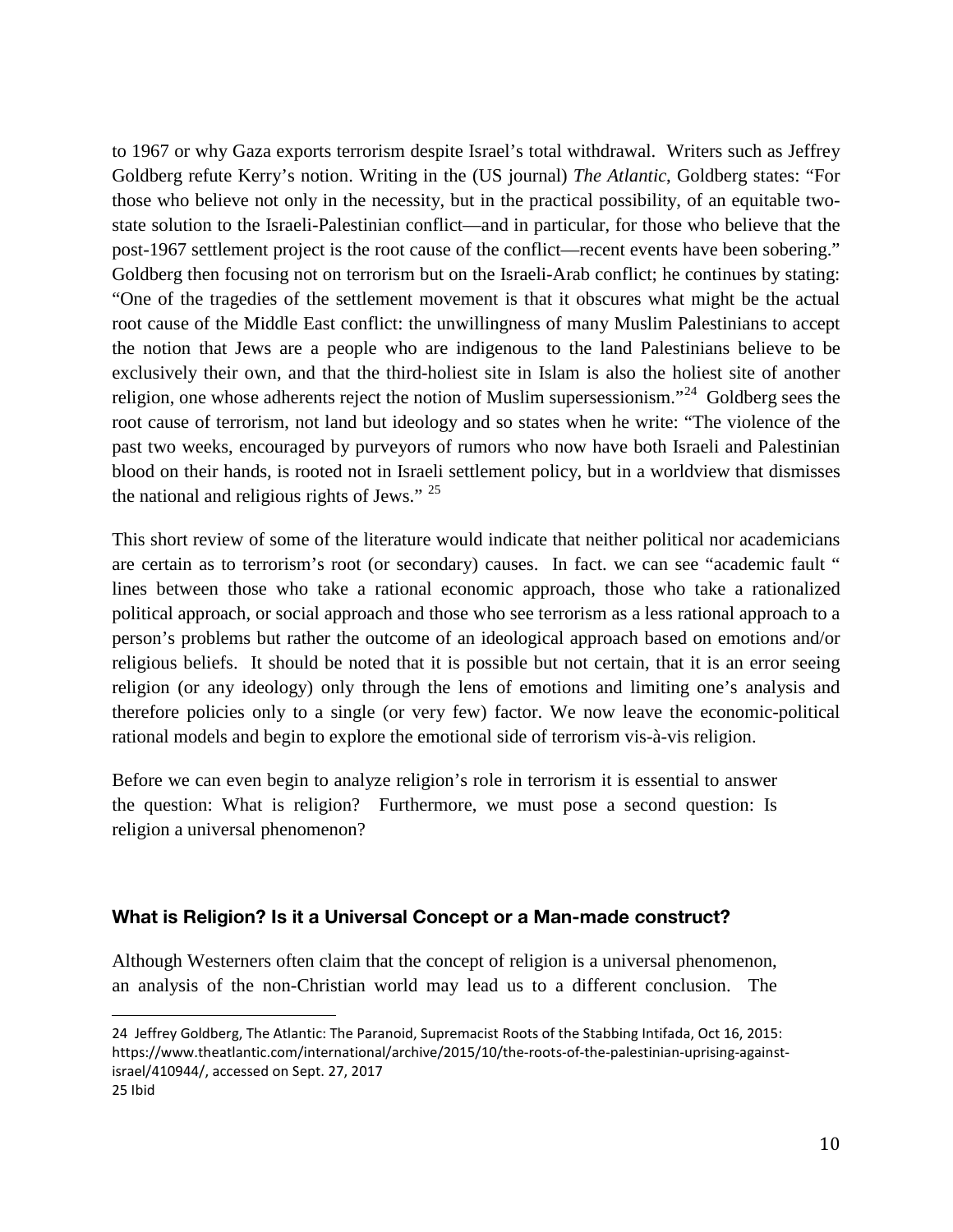Merriam Webster Dictionary of the English language provides us with the following definitions:

- **1) a:** the state of a [religious](https://www.merriam-webster.com/dictionary/religious)  $\langle a \rangle$  nun in her 20th year of *religion* b (1): the service and worship of God or the supernatural (2)**:** commitment or devotion to religious faith or observance
- 2) a personal set or institutionalized system of religious attitudes, beliefs, and practices
- **3)** *archaic* **:** scrupulous conformity**:** [conscientiousness](https://www.merriam-webster.com/dictionary/conscientiousness)
- 4) a cause, principle, or system of beliefs held to with ardor and faith.<sup>[26](#page-11-0)</sup>

The fact that they are at least four parallel definitions tells us that the term even in a Western Christian-centric language such as English is not precise but rather is open to interpretation. The Spanish language, under Catholic influence, is a bit more precise defining "religion" as: "the concept of religion has its origin in the Latin term "religio" and refers to a creed and the dogmatic knowledge about a Divine being. Religion implies a link (age) between mankind and God or god, according to its (particular) beliefs and its adherents will govern (manage) their behavior according to a certain morality and will abide by determined rituals (such as prayer, processions etc.)<sup>"27</sup> In both cases, the term reflects a Christological concept in which a religion reflects very Christian ideas.

Judaism takes another approach. In fact, Jews have rarely called themselves a religion, but rather non-Jews at times have tended to brand Jews as a religion for political or anti-Semitic purposes. For example, Leora Batnitzky of the Tikva Advanced Institute and the chair of the department of religion at Princeton University (USA) states that: "From the eighteenth century onward, modern Jewish thinkers have been concerned with the question of whether or not Judaism can fit into the modern category of *religion*. After all, Judaism has historically been a religion of law, and hence of practice. Adherence to

i<br>I 26 <https://www.merriam-webster.com/dictionary/religion> (January 24. 2017)

<span id="page-11-1"></span><span id="page-11-0"></span><sup>27</sup> Translation by author: Original Spanish teads: El concepto de religión tiene su origen en el término latino religĭo y se refiere al credo y a los conocimientos dogmáticos sobre una entidad divina. La religión implica un vínculo entre el hombre y Dios o los dioses; de acuerdo a sus creencias, la persona regirá su comportamiento según una cierta moral e incurrirá en determinados ritos (como el rezo, las procesiones, etc.). [WWW.http://definicion.de/religion/](http://www.http/definicion.de/religion/) (January 24, 2017)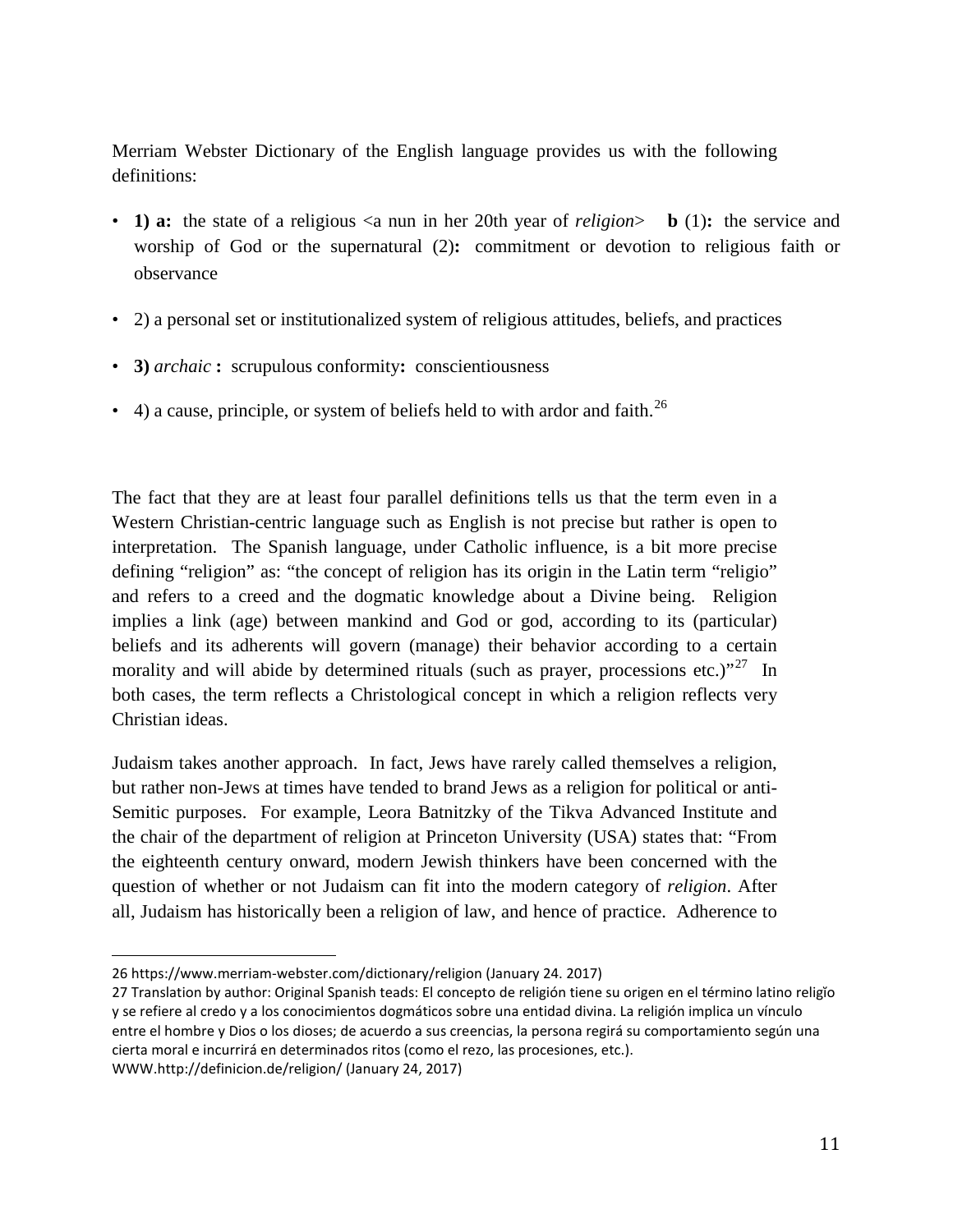religious law, which is in some measure public in nature, does not seem to fit into the category of faith or belief, which by definition is individual and private."<sup>28</sup>

A review of the literature leads one to the conclusion that although late twentieth and early twenty-first century Christians define Jews as a religion, Jews themselves are not as sure, having viewed themselves as a combination of religion, culture and nationalism. Jews then have tended to see Judaism as a national interaction with both a culture and the sense of the divine. Often Jewish writers and intellectuals, when referring to the Jewish experience, employ words such as "tradition" or "community". Lawrence Grossman perhaps best expresses the quandary when he writes:

There is no end to the conundrums involved in defining what it means to be a Jew. Must a Jew be someone who believes in the Jewish religion, in the way a Christian believes in Christianity or a Muslim in Islam? That can't be the case, since many devoted Jews are atheists. Is a Jew necessarily someone who acknowledges membership in a Jewish ethnic group, people, or nation? That definition would exclude people who believe in Judaism but feel little kinship with other believers, and it would read out Jews who are anti-Zionist. Should "Jewish" be seen as a cultural identity? If so, it would cover people who are stirred to their souls by *Fiddler on the Roof*, live on the Upper West Side of Manhattan, enjoy Jewish food, appreciate Jewish humor, and believe—like the woman who once told me she was Jewish because she subscribed to the *New Republic*—that Judaism mandates liberal politics. But there are certainly non-Jews who meet all these criteria and significant numbers of Jews who don't. $^{29}$  $^{29}$  $^{29}$ 

What can be said of the Jewish world may to at least some extent also be said of the Muslim world. For example the website "Political Islam" notes that: "Islam is a cultural, religious and political system. Only the political system is of interest to [kafirs](https://www.politicalislam.com/kafir/) (non-Muslims) since it determines how we are defined and treated. The Islamic political system is contained in the *[Koran](https://www.politicalislam.com/product/a-simple-koran/)*, the *[Hadith](https://www.politicalislam.com/product/the-hadith/)* (the traditions of Mohammed) and his biography, the *[Sira](https://www.politicalislam.com/product/the-life-of-mohammed/)*."[30](#page-12-2)

Although there is no doubt that both Judaism and Islam have both faith components and religious

<span id="page-12-0"></span>i<br>I 28 [https://tikvahfund.org/advanced-institutes/is-judaism-a-religion/,](https://tikvahfund.org/advanced-institutes/is-judaism-a-religion/) January 24, 2017

<span id="page-12-1"></span><sup>29</sup> Lawrence Grossman, Jewish Ideas Daily, Nov 29, 2011, http://www.jewishideasdaily.com/1013/features/isjudaism-a-religion/

<span id="page-12-2"></span><sup>30</sup> <https://www.politicalislam.com/about/> accessed on January 25,2017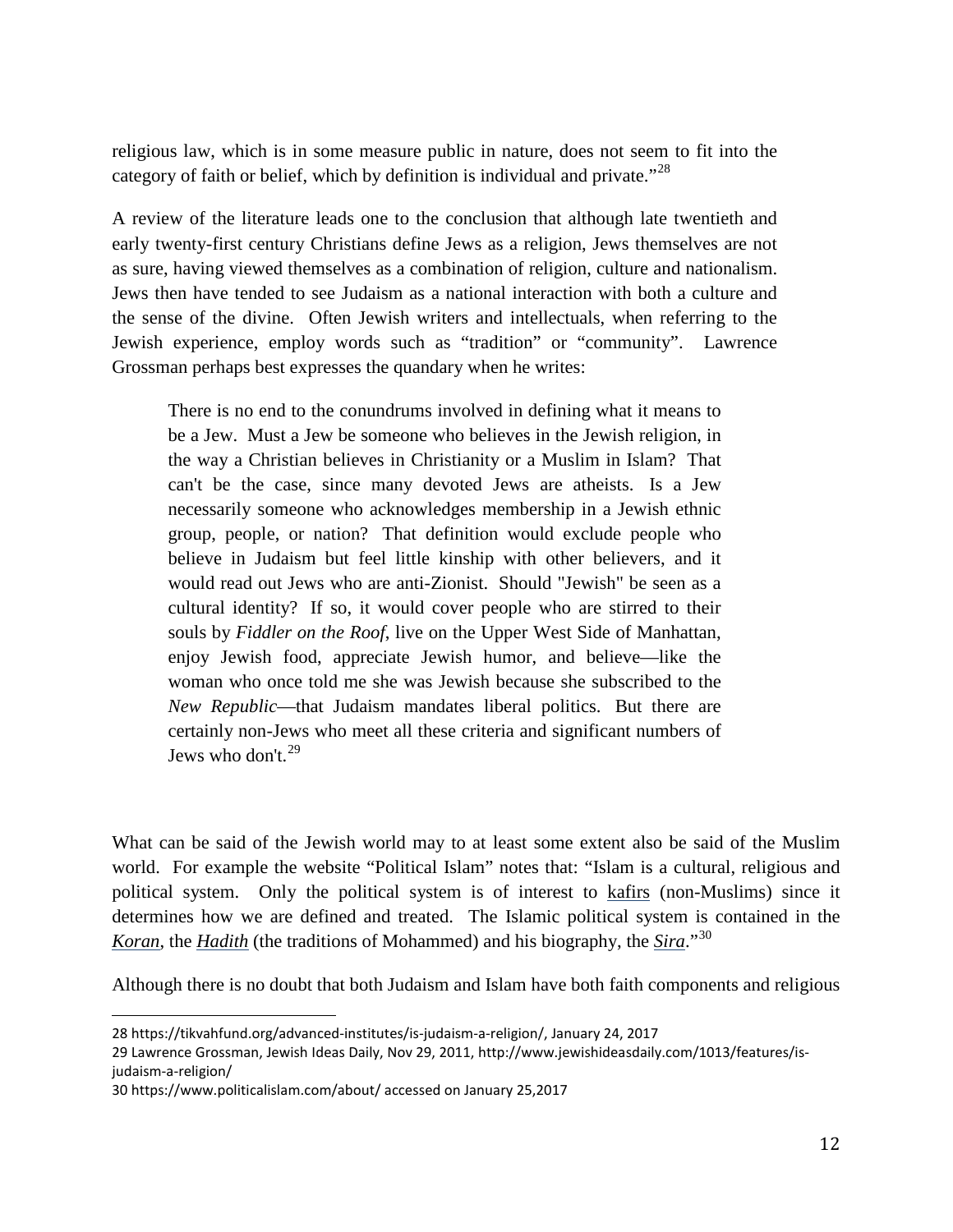components most people who understand both systems would agree with the fact that these are two communities are not merely a religion as understood by the Christian world.

The same intellectual challenge for the westerner also exists in Buddhism. For example in a scholarly debate between Charles Prebish, Dzogchen Ponlop Rinpoche, and Joan Sutherland, Prebish argues that Buddhism is a religion, Rinpoche argues that Buddhism is not a religion, at least along western lines of thought, and Sutherland argues for a strong maybe<sup>[31](#page-13-0)</sup>. No matter on which side of the debate one falls, the fact that there is a scholarly debate indicates the differences between a Buddhist view of the religious world and a Christian (Western) view. In a like manner Hindu scholars also debate if Hinduism fits the strict definition of religion or rather is it a way of life with a religious component.

If much of the world does not fit into the Christian definition of religion then there is a need to question both the above chart and the assumption that there is a relationship between religion and acts of terrorism. There are writers and scholars who take a more nuanced view of regarding religious influence on terrorism. For example, Amy Zalman absolutely rejects the idea of a root cause linkage between religion and terrorism stating: "Although many people today believe that that religious fanaticism "causes" terrorism, it isn't true. It may be true that religious fanaticism creates *conditions* that are favorable for terrorism. But we know that religious zealotry does not 'cause' terrorism because there are many religious fanatics who do not choose terrorism or any form of violence. So there must also be other conditions that in combination provoke some people to see terrorism as an effective way of creating change in their world".<sup>32</sup> The political assumption behind terrorism has been used to (mis) interpret so as to (mis)-justify many of the Middle Eastern conflicts. Religion is often given as the reason for such conflicts as the Arab-Israeli conflict, the internal struggles in Iraq, the rise of the Islamic State, the Iraq-Iran divide, the Christian-Muslim problems in Lebanon, and Egypt, and the internal strife in Libya.

Nick Grothaus writing in *Hand of Reason* provides his readers with multiple root causes for acts of terror of which religion is one such cause, including: ethno nationalism, (social) alienation/discrimination, socio economic status, political grievances, and what he calls "accidental guerrilla.<sup>[33](#page-13-2)</sup>

Nevertheless, there is no doubt that these "somewhat" divine oriented ideologies have a powerful hold on their followers. They act as social measurement tools for determining what is correct and incorrect behavior and for determining "the good" from "the bad" or the proper from the

<span id="page-13-0"></span>i<br>I 31 <http://www.lionsroar.com/is-buddhism-a-religion-november-2013/> (accessed on January 25, 2017) 32 Amy Zalman: The Causes of Terrorism: September 30, 2016)

<span id="page-13-2"></span><span id="page-13-1"></span>[http://terrorism.about.com/od/causes/a/causes\\_terror.htm,](http://terrorism.about.com/od/causes/a/causes_terror.htm) accessed on September 27, 2017 33 Nick Grothaus, Causes of Terrorism, [http://handofreason.com/2011/featured/causes-of-terrorism,](http://handofreason.com/2011/featured/causes-of-terrorism) accessed January 27, 2017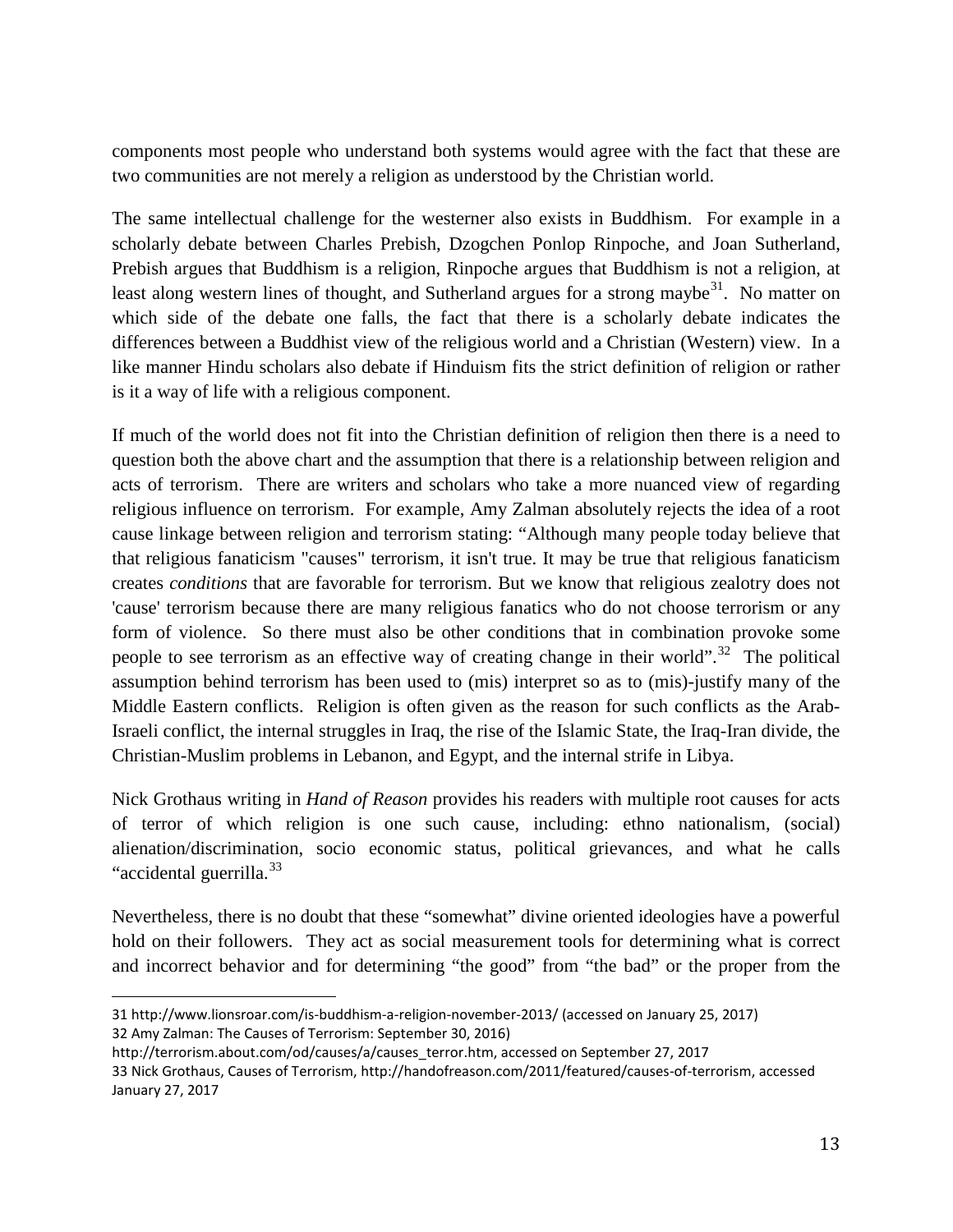inappropriate. Thus, if the heretic or non-believer is "bad" then one can question if the good (the believers) have a right to destroy or eliminate the "unbelievers". This social fault line can be demarcated along several lines. One such social fault time may be those religious philosophies that are next world oriented as opposed to those that are "this world" oriented. The chart below helps to delineate this social fault line.

**Table 3.2** - Some major world religions and their this earth versus next world philosophical system

| Religion                 | Meaning of Life                                                                                                                                                | Emphasis on an Afterlife                                                                                                             |
|--------------------------|----------------------------------------------------------------------------------------------------------------------------------------------------------------|--------------------------------------------------------------------------------------------------------------------------------------|
| Baha'i                   | <b>The</b><br>soul<br>and<br>is<br>eternal<br>essentially good. Purpose of life<br>is to develop spiritually and draw<br>closer to God.                        | Yes/heaven and hell are states of<br>being                                                                                           |
| <b>Buddhism</b>          | The person escapes the cycle<br>Become<br>through re-birth.<br>- a<br>bodhisattva then<br>help others<br>attain enlightenment                                  | Rebirth or nirvana. Nirvana is<br>seen simply as the cessation of<br>suffering by some and as a<br>heavenly paradise by others       |
| <b>Christian Science</b> | "Life, Truth, and Love understood<br>and demonstrated as supreme<br>over all; sin, sickness and death<br>destroyed.                                            | Heaven is "not a locality, but a<br>divine state of Mind in which all<br>the manifestations of Mind are<br>harmonious and immortal." |
| Christianity             | All have sinned and are thereby<br>separated from God. Salvation is<br>through faith in Christ and, for<br>some, sacraments and good<br>works.                 | Resurrection of body and soul;<br>eternal heaven or hell (most<br>denominations);<br>temporary<br>purgatory)                         |
| Confucianism             | To fulfill one's role in society with<br>propriety, honor, and loyalty.                                                                                        | Not addressed: .this world                                                                                                           |
| Hinduism                 | Humans are in bondage<br>to<br>ignorance and illusion, but are<br>able to escape. Purpose is to<br>gain release from rebirth, or at<br>least a better rebirth. | Reincarnation<br>until<br>gain<br>enlightenment.                                                                                     |
| Islam                    | Submit (islam) to the will of God<br>to gain Paradise after death.                                                                                             | eternal Paradise or eternal Hell                                                                                                     |
| Jehovah's Witnesses      | Salvation is through faith in<br>Christ and obeying Jehovah's<br>laws. The End of the World is<br>soon.                                                        | Heaven for 144,000<br>chosen<br>Witnesses, eternity on new earth<br>for other Witnesses. All others<br>annihilated. No hell.         |
| Judaism                  | is<br>God's<br>live<br>by<br>One<br>to<br>commandments, live<br>ethically.<br>Focus is more on this life than                                                  | Not emphasized; views vary: no<br>shadowy<br>afterlife,<br>existence,<br>World<br>Come<br>(similar<br>to<br>to                       |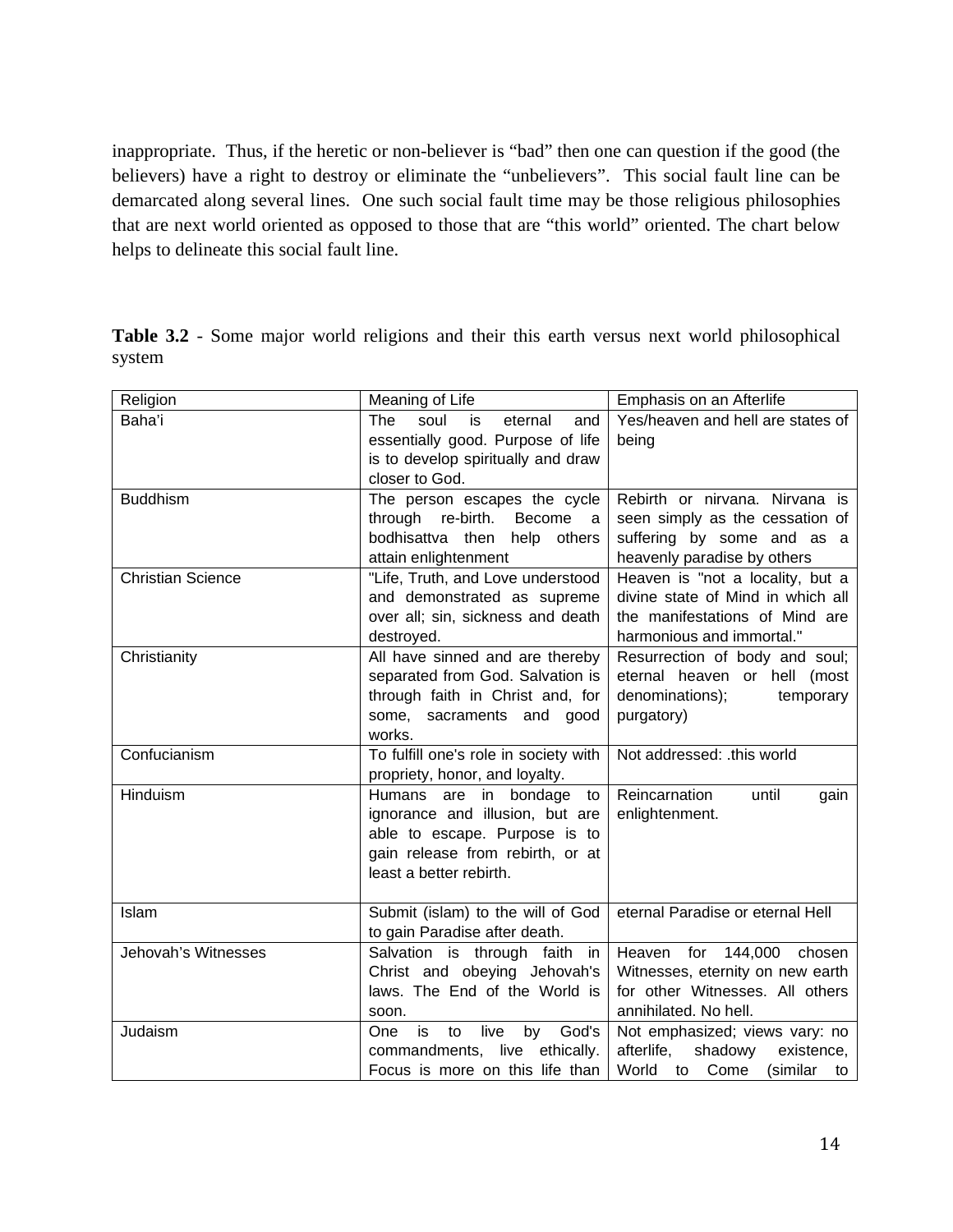|                           | the next.                           | heaven), Gehenna<br>(similar<br>to |
|---------------------------|-------------------------------------|------------------------------------|
|                           |                                     | hell), reincarnation               |
| New Ageism                | Dawning of a New Age of             | Reincarnation                      |
|                           | heightened consciousness and        |                                    |
|                           | international peace. Individuals    |                                    |
|                           | can obtain a foretaste of the New   |                                    |
|                           | through spiritual<br>Age            |                                    |
|                           | transformation ("Ascension").       |                                    |
|                           | More emphasis on the latter now.    |                                    |
|                           | Evil comes from ignorance.          |                                    |
| Taoism                    | harmony, peace, and<br>Inner        | Revert back to state of non-       |
|                           | longevity. Achieved by living in    | being, which is simply the other   |
|                           | accordance with the Tao.            | side of being.                     |
| <b>Unification Church</b> | True love and world peace           | Eternal life in a spiritual world  |
|                           | instead of selfish love. True love  |                                    |
|                           | and the kingdom of God on earth     |                                    |
|                           | will be restored by the creation of |                                    |
|                           | "true families."                    |                                    |

| Taoism             | and<br>harmony,<br>Inner<br>peace,<br>longevity. Achieved by living in<br>accordance with the Tao.                                                               | Revert back to state of<br>non-<br>being, which is simply the other<br>side of being. |
|--------------------|------------------------------------------------------------------------------------------------------------------------------------------------------------------|---------------------------------------------------------------------------------------|
| Unification Church | True love and world<br>peace<br>instead of selfish love. True love<br>and the kingdom of God on earth<br>will be restored by the creation of<br>"true families." | Eternal life in a spirit world.                                                       |
| Wica               | If it harms none, do what you<br>will."                                                                                                                          | Reincarnation<br>until<br>the<br>reach<br>Summerland<br>afterlife (Wicca)             |
| Communism/         | The struggle of the proletariat<br>against the bourgeoisie                                                                                                       | None                                                                                  |

Available at<http://www.religionfacts.com/big-religion-chart>

It should be noted that two religious communities in particular have an emphasis on the next world in the form of a heaven and more or less specific afterlife. These two religious philosophies are Christianity (in its multiple varieties) and Islam. We can also note that these two religious philosophies historically have been, despite their preaching peace, the most war oriented. This dichotomy between violence and peace found both in Christianity and Islam, and to a lesser extent in some forms of next world oriented Judaism, leads to questions such as: Do next world oriented religions tend to be more violent? Is there a connection between terrorism and religious ideologies? Is violence or terrorism the miranda of the next world oriented credenda?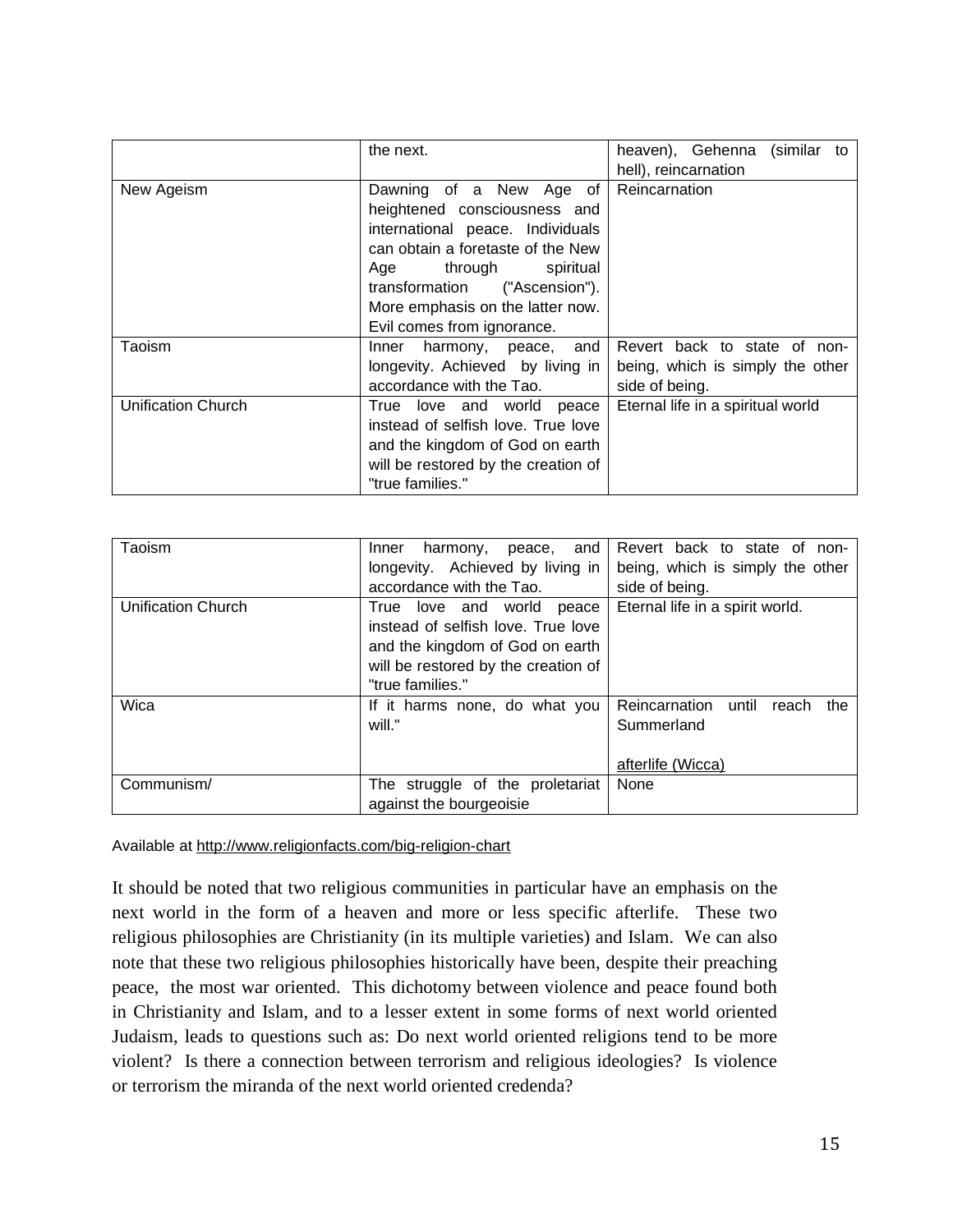Although due to the high numbers of statistical variables there might be no empirical methodological way to argue that next world-oriented religions tend to be more violent than this world oriented religions, we can create a theoretical framework that may shed some light on this issue.

To accomplish this determination let us assume that on the macro level, most large political bodies such as a nation-state need an ideology to motivate their citizens not only to maintain a civil society but also to be willing to sacrifice for the state, either on the macro level such as soldiering in a war or on either the mezzo or the micro level by means of acts of terrorism. To understand this concept better let us create a hypothetical body politic that we shall call country X. Country X has, like any other macro society some form of an overt and covert ruling class. This class will have multiple pecuniary and/or territorial needs and just as in the case of any living organism this new corpus will either grow (expand) or eventually die. As in biology, the political body cannot stay stagnant. It is in a continuous state of change. Its ever-changing needs will have to be realized through some political model, the model may be one of economic expansion or purchase, of negotiation, or of violence. No matter what the model is the public (even in a dictatorship) will have to be convinced to support the political action. This marketing effort, called ideology is an essential part of the social glue that holds country X together and motivates its citizens to sacrifice both goods and/or their lives. Although the ideologies may change, the ideologies must have a sufficient strength so as to create a sense of loyalty and perceived benefit for the masses. We can argue that religion is nothing more than a form of ideology and that as an ideology it both acts as a form of social control and as a social motivator. Next world-oriented religions have numerous political advantages as political motivators over this world oriented religions.

Among these advantages are:

- They are not empirically provable, there is no way to prove or disprove their promise,
- Next-world oriented religions promise something that cannot be questioned by those who are part of the ideological system. To question the premise of a next world religion is to put oneself outside of its promise
- They are faith oriented rather than fact oriented. As no one can prove the validity of a heaven or hell these ideologies are not only tautological but also based on ideological acceptance.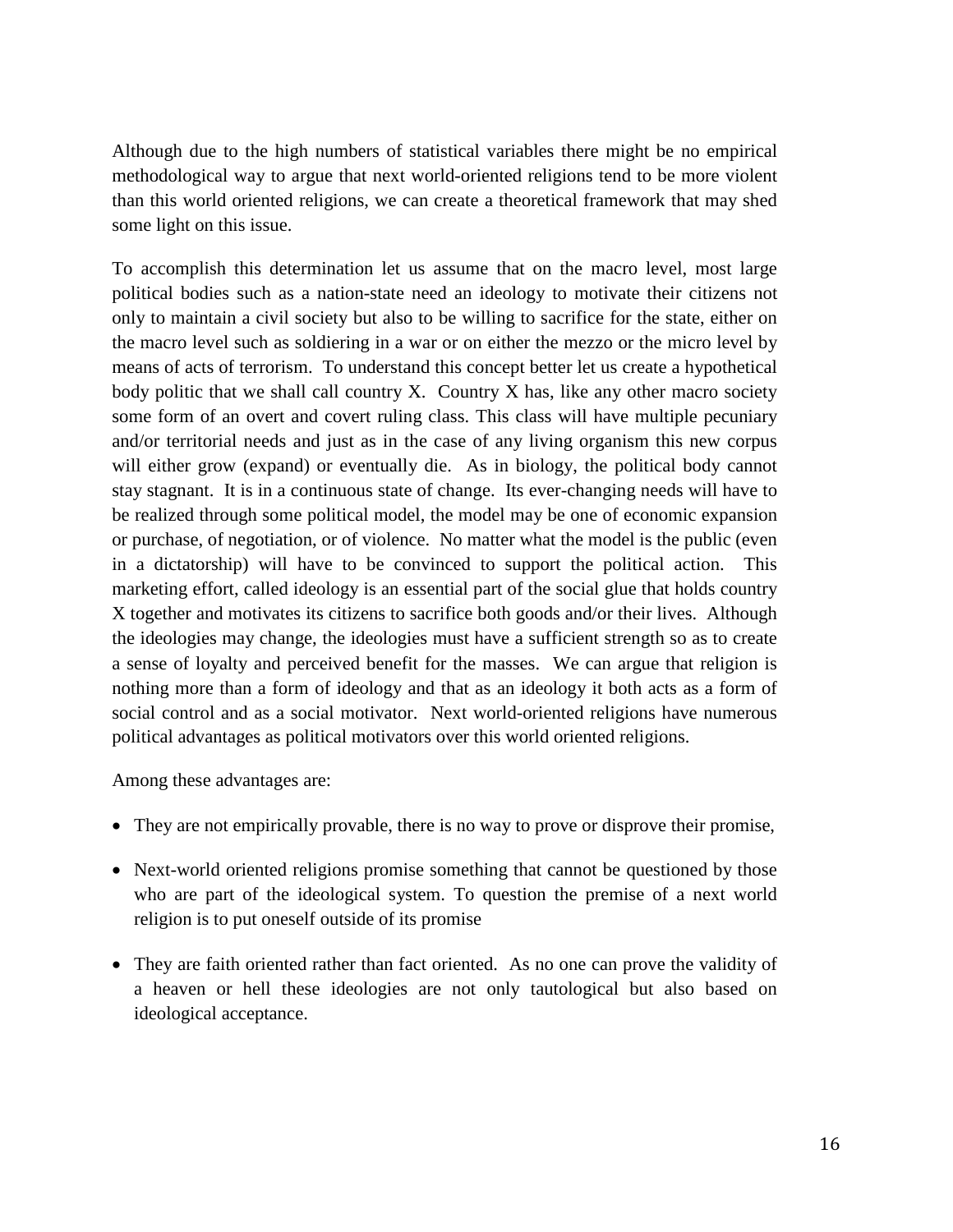- These next-world systems have to divide the world into what statisticians call "dummy variables". That is a person is either a believer or not; he or she is either within or outside of the specific social system.
- These faiths promise future rewards without needing to justify current realities. In fact the worsening of a current reality may reinforce the ideological bonds of the adherents of such systems.
- These religions may have a heightened control aspect, especially of the poor, who see the system as their economic escape, or hope of escape, from poverty.
- Next world religions are inherently undemocratic. In order to justify their next worldliness, next world-oriented religions must see themselves as the only way to the final goal, the one true faith. To admit alternative models means that the "citizens" of such an ideology may have made a mistake or that another alternative model is either also true or even potential "truer".

It should be emphasized that not all members of a next-world religious orientation fall into the above categories. There is a great deal of variation as to a person's religious fervor, but we can also hypothesize that the greater the next world religious conviction the more likely that the believer will fall into the above categories.

On the other hand this world-oriented religions can permit a divergence of opinion. This-world oriented religions must promote facts over beliefs. They must live in the real world and must emphasize the "doing" over the "believing". As such they stand as a threat to next-world oriented religions that cannot tolerate too great a divergence from core principles. This ideological purity does not mean that all of a next-world's followers are bound to be intolerant of others. In the modern world, often religion commitment is moderated by both a spectrum of belief and by the fact that there is an interaction between secularism and religion. The historical record, however, speaks to the fact that where next world oriented religions such as Christianity, Islam, and Marxism have held near total control then levels of tolerance for the beliefs or even the lives of the "other" diminished,

Because of the above concepts we can also argue that next world-oriented religions are less democratic. To accept alternative beliefs means that the system may be flawed and to be flawed opens up the possibility that the belief system is not true. This-world oriented faiths, on the other hand, must operate on the principle that actions take precedence over beliefs, and the reward for positive actions is the doing of other positive actions. Both reward and punishment are meted out in the here and now, rather than in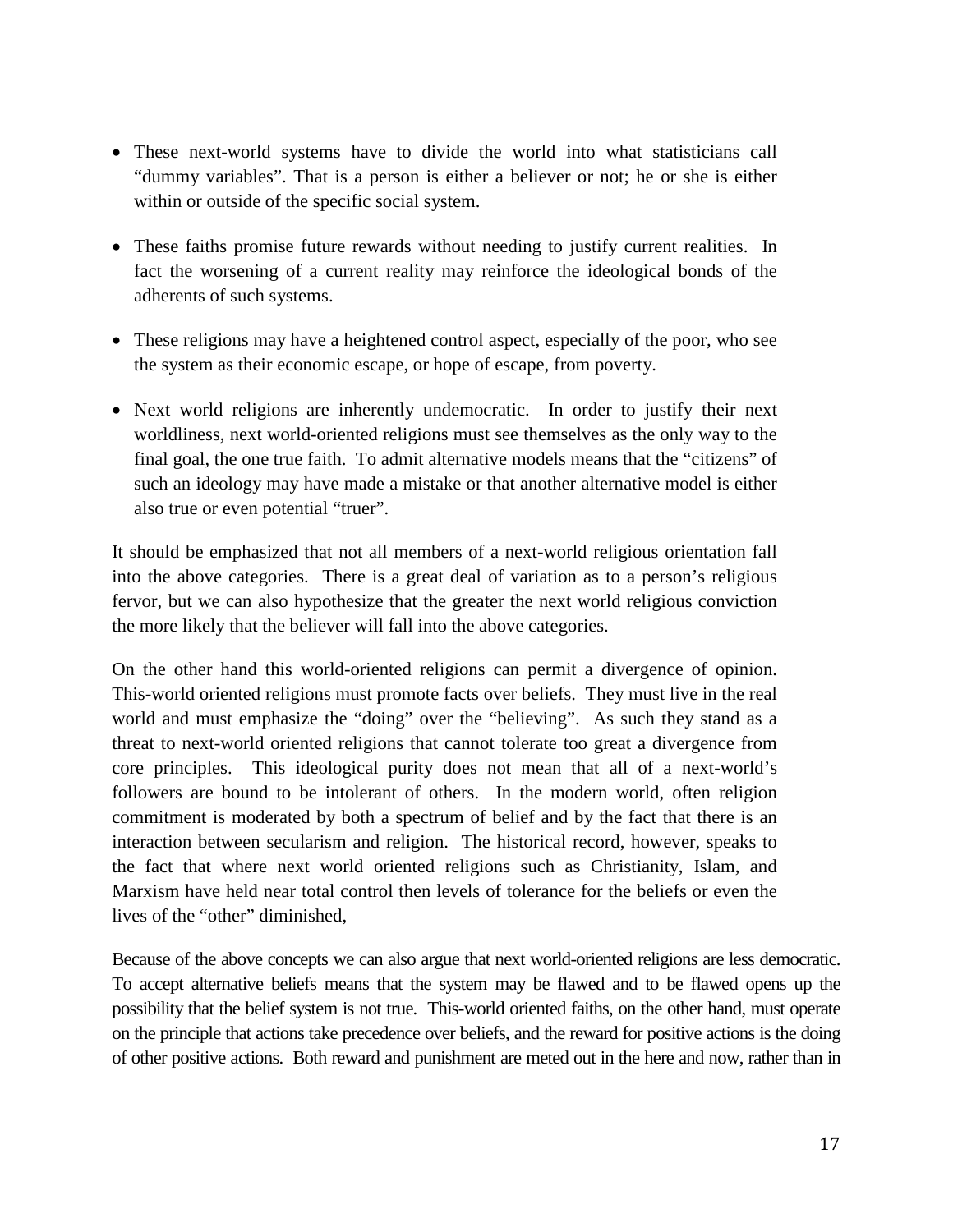the world to come. This-world oriented religions are also subjected to empirical testing, as life is lived in an eternal present rather than in a hoped for future.

Yet even this-world oriented religions may slide into absolutes. As David A. Kunin has written:

"Religion is dangerous because, too often, its adherents make claims of absolute truth. "We," they claim, "have the right and only answer about the nature of the divine, and everyone else is wrong. We alone know what the divine wants for and from humanity." This truth claim often becomes an excuse to kill, as it forms the basis for relations between those who follow the 'true and only revelation,' and those who do not. It becomes the excuse for war as people use 'divine promises' as the basis for claims about land rights and national sovereignty." <sup>[34](#page-18-0)</sup>

In his article, *Western Religions and Terrorism, Do they interconnect?* Tarlow reinforces this idea when he writes:

Atheists and agnostics often accuse religion as being the founding stone for wars and human suffering. On some level there is plenty of evidence to support this hypothesis. Both monotheistic and polytheistic religions have engaged in war. Both Christians and Muslims have historically murdered for the sake of God. The Crusades and Jihad Wars are examples of people willing to kill or murder for the sake of a religious ideology. Even the Hebrew Bible speaks of the multiple religious wars waged by the kings of Israel. Within the Hebrew Bible, Christian Bibles, and the Koran, intolerant passages can be found and activated in order to stir the masses. For example, in the Christian New Testament the Book of Mathew 5:9 states the often popular quote: "Blessed are the peacemakers" not far from this quote however we find a less publicized verse: "Think not that I am come to send peace on earth, but a sword." (Mathew: 10:34). In a like manner Harris (117-119) notes that the Koran teaches "Do not destroy yourselves" (4:29) but also teaches: "We shall let them live awhile and then shall drag them to the scourge of the Fire, Evil shall be their fate"  $(2.126)$ <sup>[35](#page-18-1)</sup>

<span id="page-18-0"></span>i<br>I [34https://books.google.com/books?id=w5SlnZilfMMC&pg=PA208&lpg=PA208&dq=%22Judaism+and+terrorism:+c](https://books.google.com/books?id=w5SlnZilfMMC&pg=PA208&lpg=PA208&dq=%22Judaism+and+terrorism:+crisis+and+response%22&source=bl&ots=Zh-6Cv_1XM&sig=2PQp7agjMupb-Q_43QzV9wWRGZM&hl=en&sa=X&ved=0ahUKEwjfxciExuDRAhUKiFQKHcdtAwAQ6AEIGjAA#v=onepage&q=%22Judaism%2) [risis+and+response%22&source=bl&ots=Zh-6Cv\\_1XM&sig=2PQp7agjMupb-](https://books.google.com/books?id=w5SlnZilfMMC&pg=PA208&lpg=PA208&dq=%22Judaism+and+terrorism:+crisis+and+response%22&source=bl&ots=Zh-6Cv_1XM&sig=2PQp7agjMupb-Q_43QzV9wWRGZM&hl=en&sa=X&ved=0ahUKEwjfxciExuDRAhUKiFQKHcdtAwAQ6AEIGjAA#v=onepage&q=%22Judaism%2)

[Q\\_43QzV9wWRGZM&hl=en&sa=X&ved=0ahUKEwjfxciExuDRAhUKiFQKHcdtAwAQ6AEIGjAA#v=onepage&q=%22Ju](https://books.google.com/books?id=w5SlnZilfMMC&pg=PA208&lpg=PA208&dq=%22Judaism+and+terrorism:+crisis+and+response%22&source=bl&ots=Zh-6Cv_1XM&sig=2PQp7agjMupb-Q_43QzV9wWRGZM&hl=en&sa=X&ved=0ahUKEwjfxciExuDRAhUKiFQKHcdtAwAQ6AEIGjAA#v=onepage&q=%22Judaism%2) [daism%20and%20terrorism%3A%20crisis%20and%20response%22&f=false](https://books.google.com/books?id=w5SlnZilfMMC&pg=PA208&lpg=PA208&dq=%22Judaism+and+terrorism:+crisis+and+response%22&source=bl&ots=Zh-6Cv_1XM&sig=2PQp7agjMupb-Q_43QzV9wWRGZM&hl=en&sa=X&ved=0ahUKEwjfxciExuDRAhUKiFQKHcdtAwAQ6AEIGjAA#v=onepage&q=%22Judaism%2) accessed on January 26,2017

<span id="page-18-1"></span><sup>35</sup> Chapter 16 of The Ethics of Terrorism, Edite b Gilly et al, Charles. C. Thomas, Springfield, Illinois. Dec. 2009.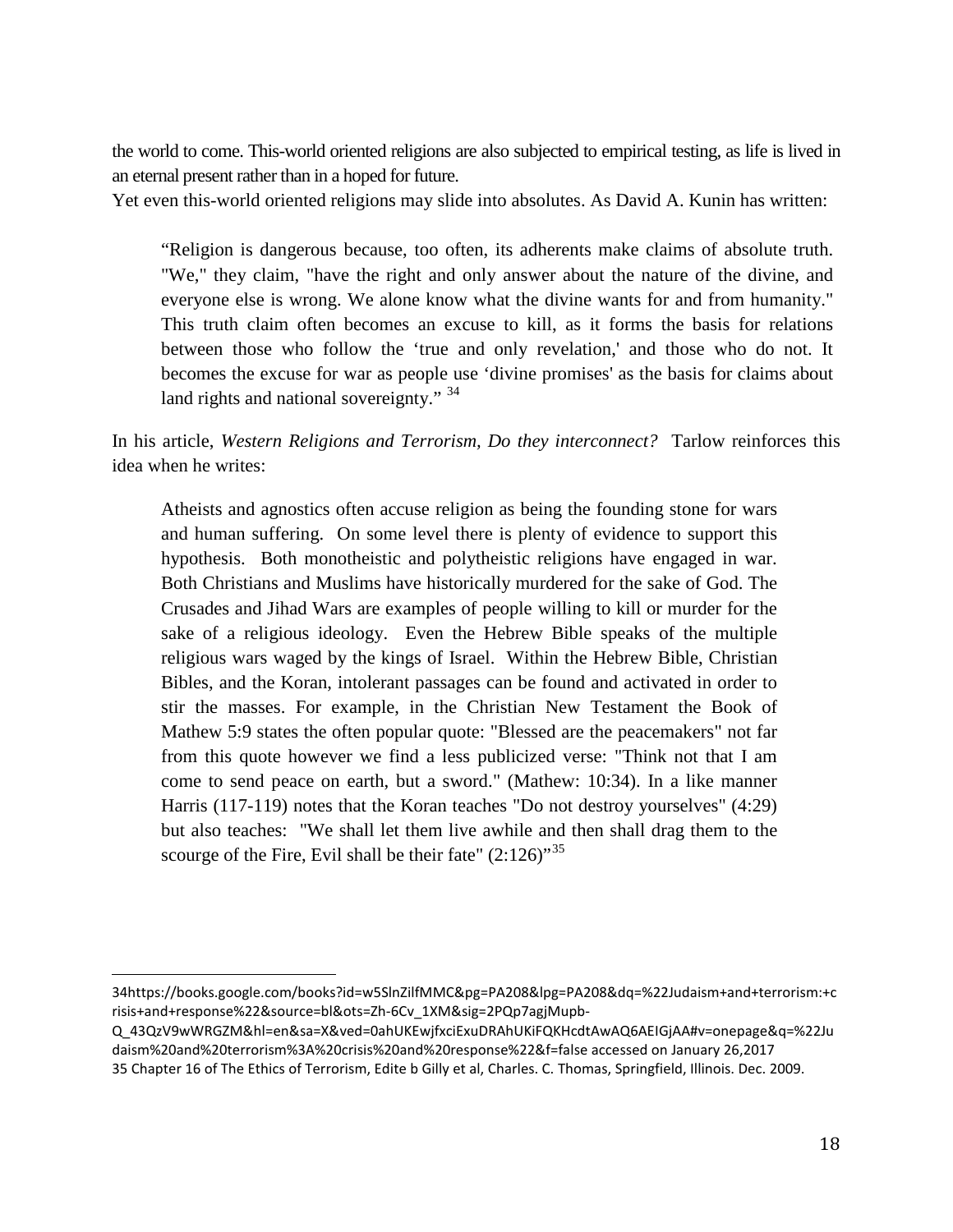# **Conclusions**

Throughout academia there has been a constant debate centered on the question of religion and wars. Stuart Pirie in his work, *Does Religion Cause War* notes: "Ignoring The Crusades, and more specifically the First Crusade, it is difficult to confidently state that there have been other wars which have undeniable religious causes<sup> $36$ </sup>. A perusal of the data shows that it is impossible to state that religion causes or does not cause war.

This study demonstrates that often there is a mixture. Thus, Germany fought two wars for economic and political reasons but also fought WWII as Goldhagen notes for pure genocidal reasons. Scholars such as Goldhagen then propose that Germany fought two parallel wars at the same time, one of conquest and one for religious –genocidal reasons. Goldhagen notes: Christians conceived of their religion as superseding Judaism. Therefore, Jews as Jews ought to disappear from the earth"<sup>[37](#page-19-1)</sup>

Terrorism is a form of war and as such it has both a secular and religious component. Does religion then lead to acts of terrorism? The answer is both a yes and a no. If we understand religion as nothing more than ideology, then next world ideologies, be they deity-oriented or secular oriented, tend to show high levels of intolerance that may lead to violence. The actions of left wing students refusing to allow freedom of speech on university campuses around the world or speech control in the form of political correctness are no different than the religious wars of both Christianity and Islam. In all cases, the refusal to allow the other his or her viewpoint, the need to dominate a person's mind leads eventually to forms of violence on both the left and on the right.

Terrorism is a social virus that gnaws at the social fabric of a society and of human dignity. If religion is seriously a celebration of life over death, then religious leader dare not allow their ideology to be co-opted into ideological excuses for the creation of violence. When this has occurred in the past (or occurs in the present) then religion ceases to be a moral guideline and becomes nothing more than an ideological excuse for political murder. When religion inspires terrorism then it ceases to be religion. On the other hand, religious leaders must face the fact that there have been multiple uses of religion for purposes of war. From songs such as *Onward Christian Soldiers* to bellicose forms of jihad, religious leaders who permit religion to inspire death have made a major leap backwards into the medieval period. Few people are prepared to support governments for economic reasons, but millions will die for ideological reasons. Religion is merely a subset of ideology. If religion becomes functions as a break on ideological accesses then religion in the end will become not only a force for good, but also rather a major

<span id="page-19-1"></span><span id="page-19-0"></span>i<br>I 36 [https://www.booksie.com/posting/stuart-pirie/does-religion-cause-war-265074,](https://www.booksie.com/posting/stuart-pirie/does-religion-cause-war-265074) May 20, 2017 37 Goldhagen, pp 48-49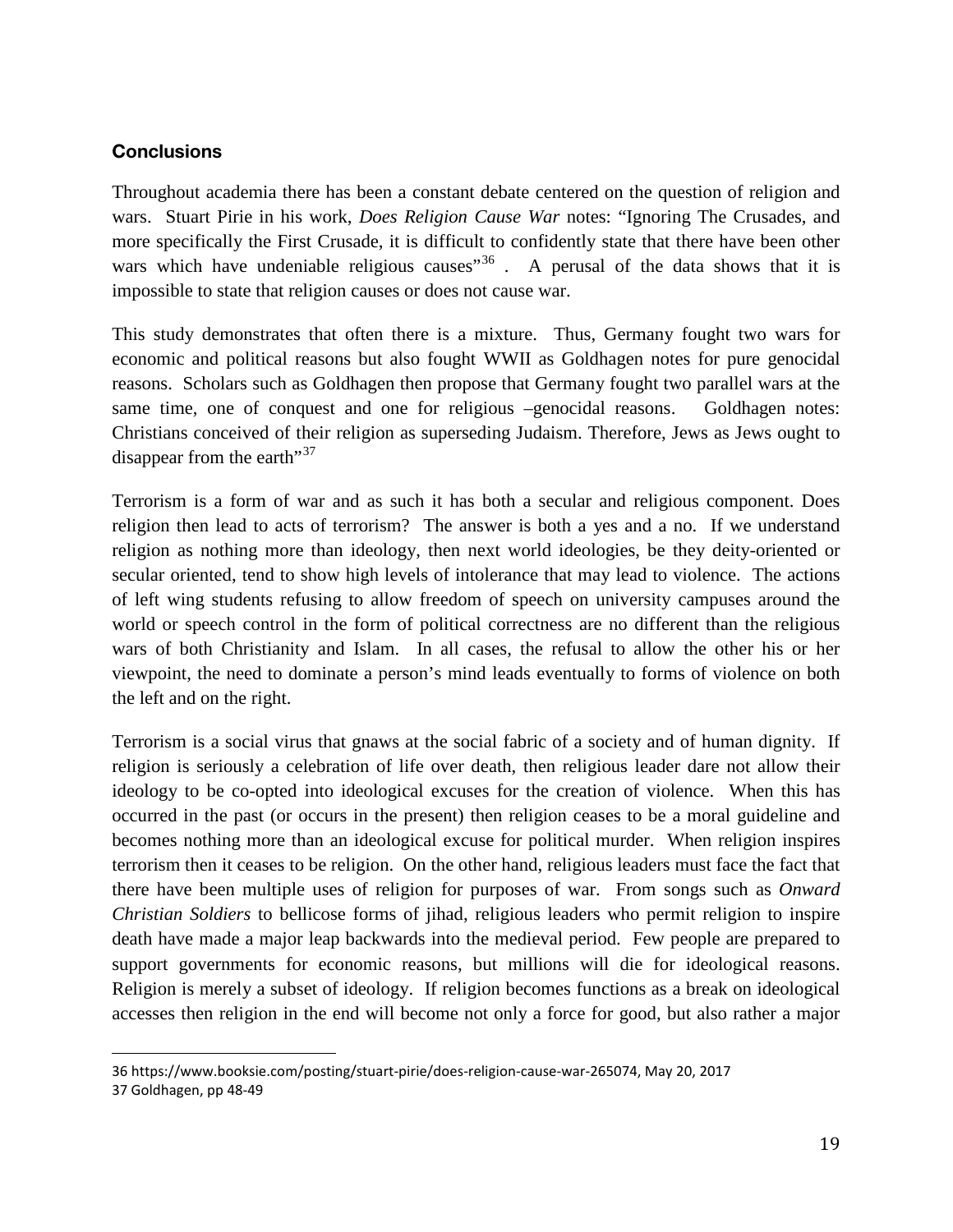political force. If, on the other hand, religious leaders permit themselves and their ideologies to become servants of war, then in the end, religion will become merely one more ideological relic of the past. To a great extent this trend is noted in post war Europe, a continent often described as post-Christian

The issue then is not one of religion, but of the misuse of ideologies and the refusal to permit alternative thought processes. Violence and terrorism have many causes and surely one of them is the certainty that one side or ideology has a monopoly on truth.

#### **References**

#### **Books**

Friedman, G., (2015) *Flashpoints; The Emerging Crisis in Europe*. Anchor Books, New York.

Goldhagen, D., (1996) *Hitler's Willing Executioners*. Vintage Books, New York.

Kirchick, J., (2017) *The End of Europe,* Yale University Press, New Haven.

Marx, K., (1844) Zur Judenfrag (On the Jewish Question) *Deutsch–Französische Jahrbücher, Paris.* 

Pizam, A., Mansfeld, Y., (1996) *Tourism, Crime, and International Security Issues*, Wiley, Chichester.

Tarlow, P., (2017) *Sports Travel Security*, Buttersworth-Heinemann, Oxford, United Kingdom

Thomas G., (2009) *The Ethics of Terrorism*, Charles C. Thoma, Springfield, Illinois,

Weber, M. *(1958) The Protestant Ethic and the Spirit of Capitalism*, Translated into English by Talcott Parsons, Charles Scibner & Sons, New York.

Wilks J., Pendergast D., Leggat, P., (2006) Tourism in Tubulent Times, Elsevier, Amsterdam.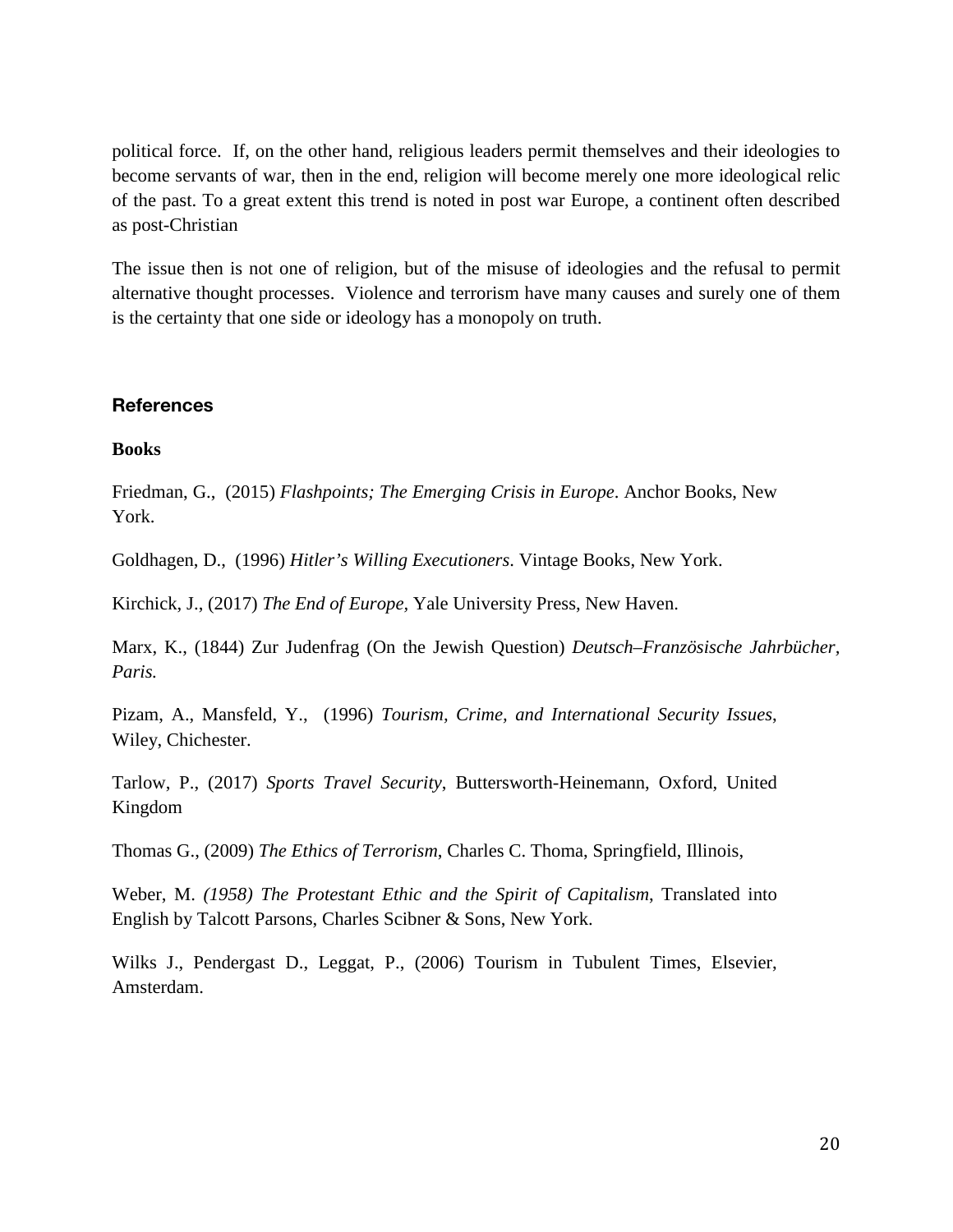### **Websites**

Jerusalem Syndrome: the madness that grips foreigners on the streets of the holy city. http://www.telegraph.co.uk/news/2016/03/26/jerusalem-syndrome-the-madness-that-gripsforeigners-on-the-stre/ accessed March 26, 2016.

Religiously-based civil unrest and warfare. [http://www.religioustolerance.org/curr\\_war.htm](http://www.religioustolerance.org/curr_war.htm) accessed, May 21, 2017.

A Root Cause of Terrorism is Not Religion. [http://www.huffingtonpost.com/steve-mariotti/a](http://www.huffingtonpost.com/steve-mariotti/a-root-cause-of-terrorism_b_10063938.html)[root-cause-of-terrorism\\_b\\_10063938.html](http://www.huffingtonpost.com/steve-mariotti/a-root-cause-of-terrorism_b_10063938.html) accessed on January 27, 2017.

The Root Causes of Terrorism and Solutions. [http://sahanjournal.com/root-causes-terrorism](http://sahanjournal.com/root-causes-terrorism-solutions/#.WItpIrGZP1w)[solutions/#.WItpIrGZP1w](http://sahanjournal.com/root-causes-terrorism-solutions/#.WItpIrGZP1w) Accessed on January 27, 2017.

The economics and education of suicide bombers. [https://newrepublic.com/article/91841/does](https://newrepublic.com/article/91841/does-poverty-cause-terrorism)[poverty-cause-terrorism,](https://newrepublic.com/article/91841/does-poverty-cause-terrorism) Accessed on January 28, 2017.

What the Real Root Cause of Terrorism: Poverty or Anger, Feb 19, 2025. [https://thinkprogress.org/whats-the-real-root-cause-of-terrorism-poverty-or-anger](https://thinkprogress.org/whats-the-real-root-cause-of-terrorism-poverty-or-anger-d9d3f53324c5#.dxm5t2vc5)[d9d3f53324c5#.dxm5t2vc5,](https://thinkprogress.org/whats-the-real-root-cause-of-terrorism-poverty-or-anger-d9d3f53324c5#.dxm5t2vc5) accessed on January 28, 2017.

Inequality Caused the Rise of ISIS. [http://money.cnn.com/2015/12/03/news/economy/isis](http://money.cnn.com/2015/12/03/news/economy/isis-money-thomas-piketty/)[money-thomas-piketty/,](http://money.cnn.com/2015/12/03/news/economy/isis-money-thomas-piketty/) Accessed on January 27, 2017.

What's The Real Cause of Terrorism: Poverty or Anger, [https://thinkprogress.org/whats-the-real](https://thinkprogress.org/whats-the-real-root-cause-of-terrorism-poverty-or-anger-d9d3f53324c5#.dxm5t2vc5)[root-cause-of-terrorism-poverty-or-anger-d9d3f53324c5#.dxm5t2vc5,](https://thinkprogress.org/whats-the-real-root-cause-of-terrorism-poverty-or-anger-d9d3f53324c5#.dxm5t2vc5) Accessed on January 28, 2017.

The Causes of Terrorism: September 30, 2016) [http://terrorism.about.com/od/causes/a/causes\\_terror.htm,](http://terrorism.about.com/od/causes/a/causes_terror.htm) accessed on September 27, 2017.

Kerry links Wave of Terrorism tin Israel to settlement activity" Oct 14, 2015: [http://www.jpost.com/Israel-News/Politics-And-Diplomacy/Kerry-to-visit-Israel-amid-crisis-](http://www.jpost.com/Israel-News/Politics-And-Diplomacy/Kerry-to-visit-Israel-amid-crisis-423892)[423892,](http://www.jpost.com/Israel-News/Politics-And-Diplomacy/Kerry-to-visit-Israel-amid-crisis-423892) accessed on January 27, 2017.

The Paranoid, Supremacist Roots of the Stabbing Intifada, Oct 16, 2015: [https://www.theatlantic.com/international/archive/2015/10/the-roots-of-the-palestinian-uprising](https://www.theatlantic.com/international/archive/2015/10/the-roots-of-the-palestinian-uprising-against-israel/410944/)[against-israel/410944/,](https://www.theatlantic.com/international/archive/2015/10/the-roots-of-the-palestinian-uprising-against-israel/410944/) accessed on Sept. 27, 2017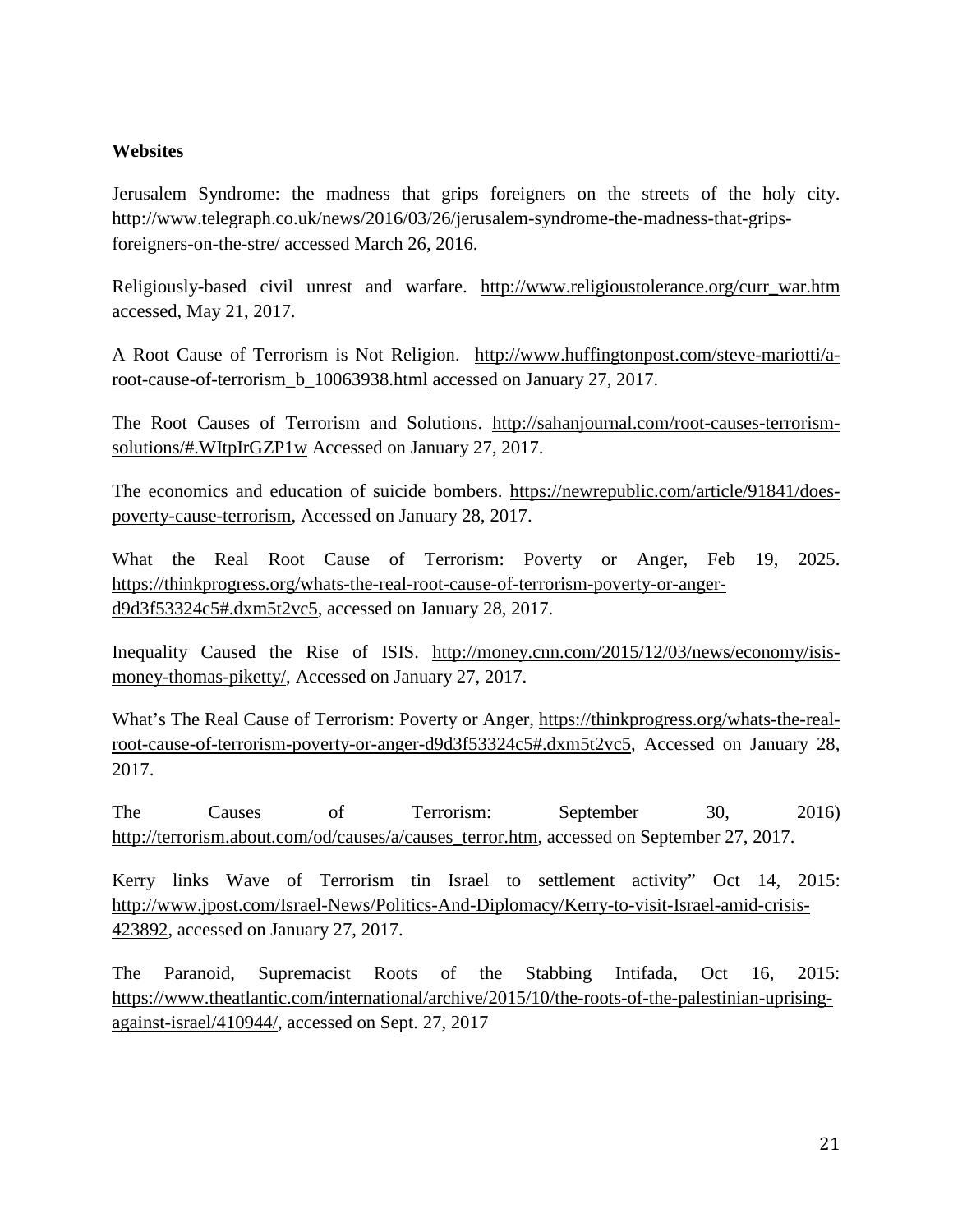Merriam-Webster Dictionary. [https://www.merriam-webster.com/dictionary/religion,](https://www.merriam-webster.com/dictionary/religion) accessed on January 24, 2017

Is Judaism a Religion? https://tikvahfund.org/advanced-institutes/is-judaism-a-religion, accessed on January 24, 2017.

Is Judaism a Religion? http://www.jewishideasdaily.com/1013/features/is-judaism-a-religion, accessed, February 11, 2017

Political Islam.<https://www.politicalislam.com/about/> accessed on January 25,2017.

Is Buddhism a Religion? [http://www.lionsroar.com/is-buddhism-a-religion-november-2013/,](http://www.lionsroar.com/is-buddhism-a-religion-november-2013/) accessed on January 25, 2017.

The Causes of Terrorism, [http://terrorism.about.com/od/causes/a/causes\\_terror.htm,](http://terrorism.about.com/od/causes/a/causes_terror.htm) accessed on September 27, 2017.

Causes of Terrorism, [http://handofreason.com/2011/featured/causes-of-terrorism,](http://handofreason.com/2011/featured/causes-of-terrorism) accessed January 27, 2017,

# **Bibliography:**

Friedman, George, *Flashpoints; The Emerging Crisis in Europe*, Anchor Books, New York, 2015

Goldhagen, Daniel Jonah, *Hitler's Willing Executioners*, Vintage Books, New York, 1996

Kirchick, James, The End of Europe, Yale University Press, New Haven, 2017

Marx. Karl, "Zur Judenfrag" (On the Jewish Question) published in the *Deutsch–Französische Jahrbücher, Paris, 1844*

Pizam, Abe, Mansfeld, Yoel: *Tourism, Crime, and International Security Issues*, Wiley, Chichester (England), 1996.

Tarlow, Peter, Sports Travel Security, Buttersworth-Heinemann, Oxford, United Kingdom, 2017